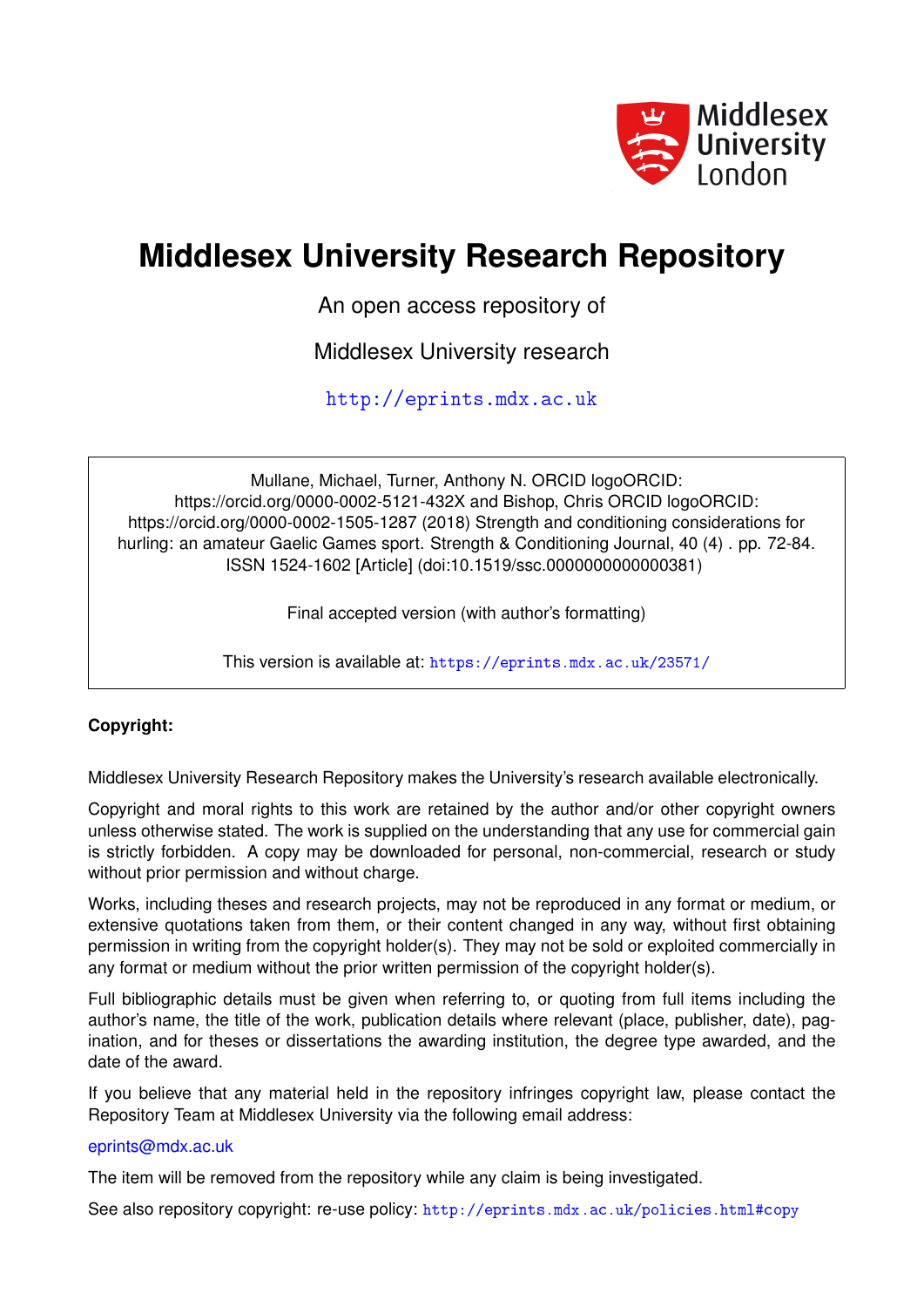# Strength and Conditioning Considerations for Hurling: An Amateur Gaelic Games Sport

#### **ABSTRACT**

HURLING IS A HIGH INTENSITY, INTERMITTENT, AMATEUR GAELIC GAMES SPORT. A RISE IN THE NUMBER OF STUDIES HAVE BEEN CONDUCTED ON THE BIOMECHANICAL, PHYSIOLOGICAL, AND INJURY EPIDIMOLOGY CHARACTERISTICS OF HURLING ATHLETES, AND THIS REVIEW PROVIDES THE STRENGTH AND CONDITIONING PROFESSIONAL WITH GUIDELINES ON KEY PARAMETERS RELATING TO THE NEEDS ANALYSIS OF HURLING. A PROPOSED FITNESS TESTING BATTERY AND PROGRAM DESIGN FOR THE REDUCTION OF INJURIES AND ENHANCED PHYSICAL PERFORMANCE IS PROVIDED.

**Key Words:** Needs analysis, fitness testing, program design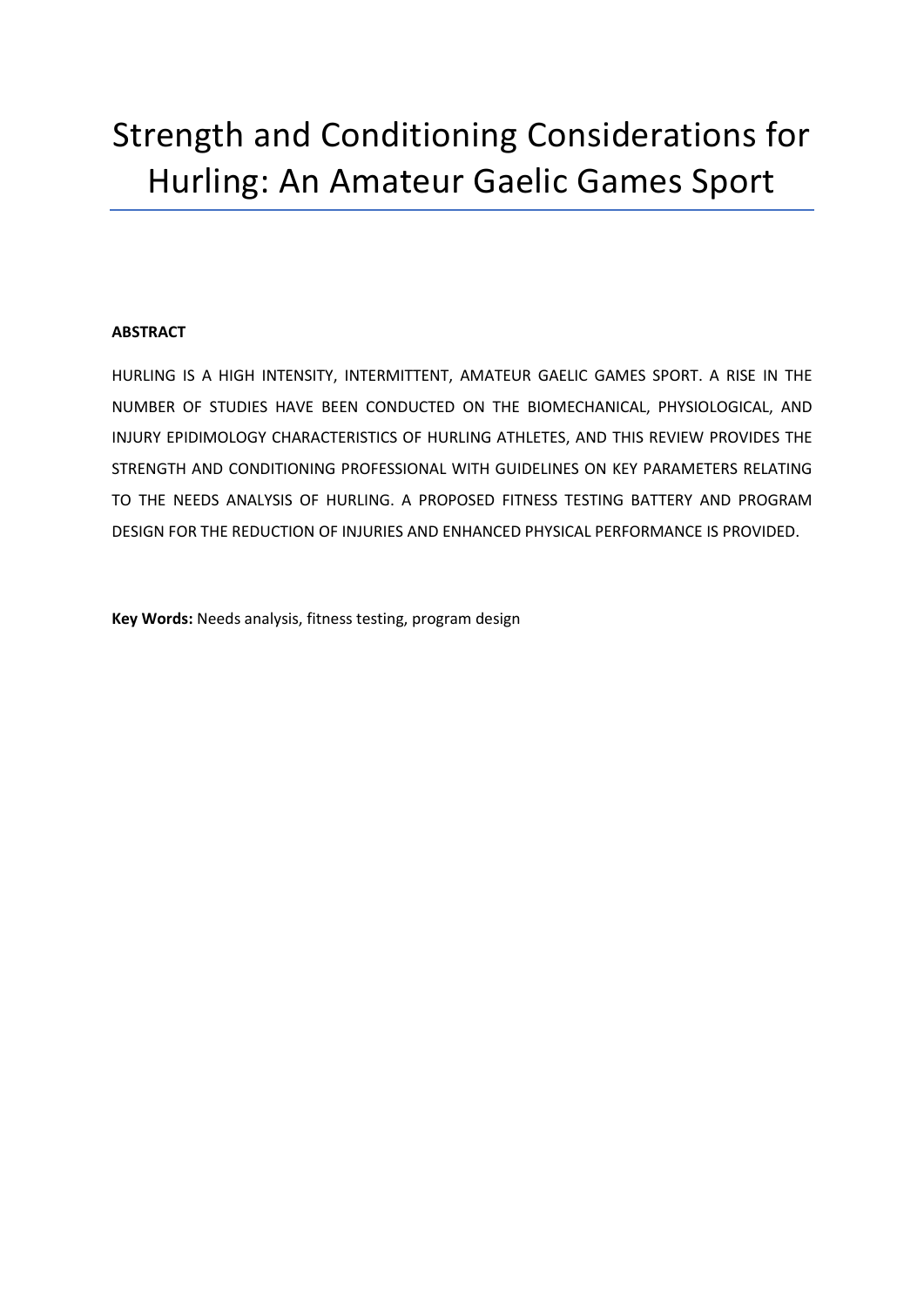#### **INTRODUCTION**

Hurling is an Irish-based Gaelic games sport which is believed to be one of the fastest field sports worldwide (48), and is played on a grass pitch 40% larger than most soccer fields (length: 130-145m; width: 80-90m) (8). It has a similar playing configuration to that of other stick and ball sports such as hockey and lacrosse and encompasses a wide spectrum of physical characteristics such as strength, change of direction, and aerobic capacity (17,47,48,49). The game consists of two teams of 15 who play for 35 minutes each half. Each team consists of a goalkeeper, 2 rows of defensive players (3 players per row), 2 midfielders, and 2 rows of forwards (3 players per row) (Figure 1). Each end contains goalposts similar to those found in rugby but inclusive of a net as well. The object of the game is to outscore your opponent by either striking the ball over the crossbar (1 point) or into the net (3 points). The sport is played with a piece of ash called a hurley (0.6kg, 83-93cm) and a ball called a sliotar (equivalent to the size of a tennis ball) which can travel up to 100 metres per second (m/s) during match play (11,15,19,48) (Figure 2).

The hurling season spans over 10 months from early November to the following September depending on performance, with participants training up to 4 nights per week from gym workouts to skill sessions (31,35). Typically, matches take place at weekends, with some games played mid-week during heavily congested periods of the season. Hurling has a very strong tradition reaching back to 1272 B.C and it's deemed to be one of the oldest present-day sports; however, over the years the physicality of the modern game has changed placing a greater emphasis on strength and power orientated training (36,48). Hurling remains to be an amateur sport and is regulated by the Gaelic Athletic Association (GAA) with an estimated 150,000 people participating every year (21). Owing to being an amateur sport, except intercounty teams, many junior club teams do not have the revenue to employ a full-time strength and conditioning (S&C) coach, which leaves players to primarily take ownership of their own training regimes. Thus, it is almost certain that training prescription and adaptation are not being fully maximised, which may render reduced physical performance (46). Consequently, a guideline for optimal physical preparation in hurling is warranted and is the primary aim of this paper. Despite the limited body of evidence compared to other field-based sports, a needs analysis inclusive of the movement mechanics, physiology, and injury epidemiology has been provided. This provides an evidence-based rationale for the proposed physical testing battery and suggested training programmes on how best to optimize physical training in club hurling.

\*\*\* INSERT FIGURE 1-2 ABOUT HERE \*\*\*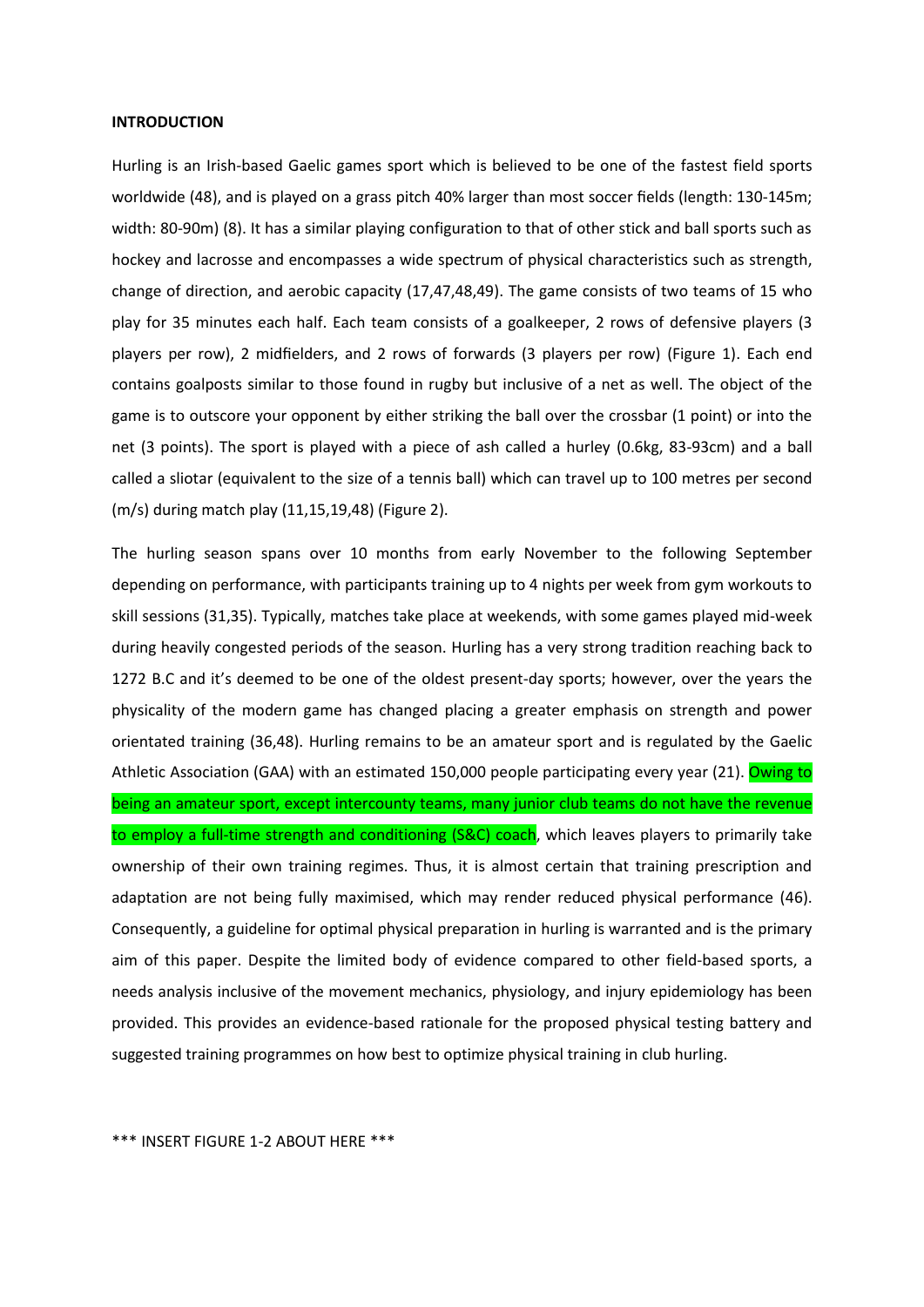#### **NEEDS ANALYSIS**

#### *Movement Mechanics*

During match play, the variety of the skills outlined in Table 1 are executed at high-speed, and the high standard of athleticism in hurling presents strenuous demands upon the athlete. In addition, the demand for performance is subjected to differences between playing positions (12). The analysis of swing mechanics can offer valuable information for practitioners (18); however, there is currently little data for the sport of hurling.

Up to 97% of total distance travelled during match play is without the sliotar (40). However, unique movement patterns as outlined in Table 1 can play a key role on the physiological strain placed on athletes (11,19,48). Ball et al. (1) suggested that long distance aerial striking (over 50-60 metres) is the most important skill, as it is the most common method of passing and scoring within the game (Figures 2 and 3). It was acknowledged that on average 270 strikes occur in match play, with the aerial strike being the most prevalent (68%) (1). This correlates to a study by Gilmore (25) whom also found the aerial strike the most frequently used skill, accounting for 72.8% of all strikes.

\*\*\* INSERT TABLE 1 ABOUT HERE \*\*\*

\*\*\* INSERT FIGURES 3-5 ABOUT HERE \*\*\*

#### *Physiology*

The lack of research on hurling in comparison to other 'stick and ball' sports such as lacrosse and field hockey has resulted in practitioners retrieving information from comparable sports. Gaelic football is considered its 'twin' and has similar pitch dimensions; thus, physiological strain has been suggested to be comparable to this sport as well (48). The development of technology has allowed for accurate assessment of physical demands during game play using heart rate (HR) monitors with studies reporting an average heart rate for both first and second half of game play of 84% and 82% of HR maximum respectively (12,24).

Research into the work rate profile of players has revealed that a strong aerobic capacity is required to aid recovery between high-intensity efforts (on average every 22sec) (12). No significant difference was reported in activity levels between the first and second half in 15 elite level players, with 95% of total game time spent below 85% of HR maximum. Significant differences were found between various playing positions (Table 2) which indicated that players work rate depended on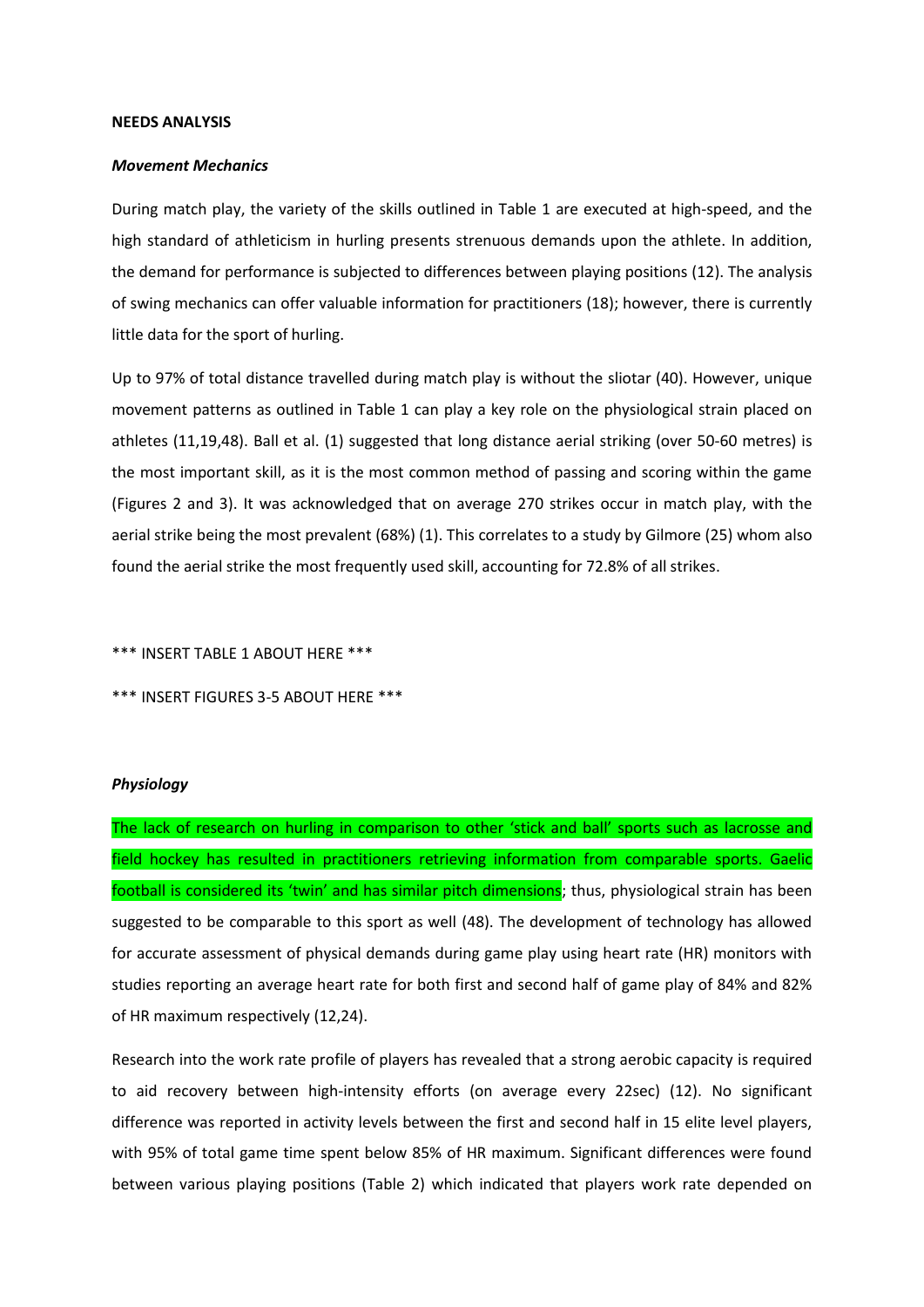where they were situated on the pitch (12). Players in the centre of the field (midfielders) covered notably greater distances and perform greater amounts of high-intensity activity. Therefore, from a training perspective, conditioning for players based in the centre of the field (half back, midfield and half forward) requires careful consideration so that they can cope with the increased physical demands of their playing position. It was concluded that hurling players need to possess high levels of aerobic capacity to be competitive and to perform at the highest level, given distances of ~9km can be covered in matches (12).

#### \*\*\* INSERT TABLE 2 ABOUT HERE \*\*\*

In a similar study O'Donoghue et al. (40) also reported that playing position has a significant effect on player work rate reporting with 7.5% of total game time involving repeated high intensity efforts (running, shuffling, and game related). 92.6% of total playing time consisted of light-to-moderate activity (stationary, walking, and jogging), with only 3.1% spent in possession of the sliotar (Table 3). Across all Gaelic sports, it was found that high intensity efforts last < 6 seconds (s); this number decreasing to 4.2 s specifically in hurling (40). This information is important to consider when designing training programs for hurling players as it demonstrates the importance of explosive strength and the requirements for proficient acceleration and deceleration ability.

#### \*\*\* INSERT TABLE 3 ABOUT HERE \*\*\*

Although limited, this research highlights that both aerobic and anaerobic development should be prioritised to meet the physical demands of the modern game (12,32,33,34,40). To the authors' knowledge, a limited number of studies have been completed on more advanced forms of physiological analysis; thus, more research is warranted into areas such as blood lactate values, work to rest ratios, and prescribed training interventions to enhance on-field performance.

#### *Injury Epidemiology*

Given the full contact nature of hurling, and potential mismanagement of training loads, injuries are common in the sport (8,10,41). Lower limb injuries are notably higher compared to the upper limb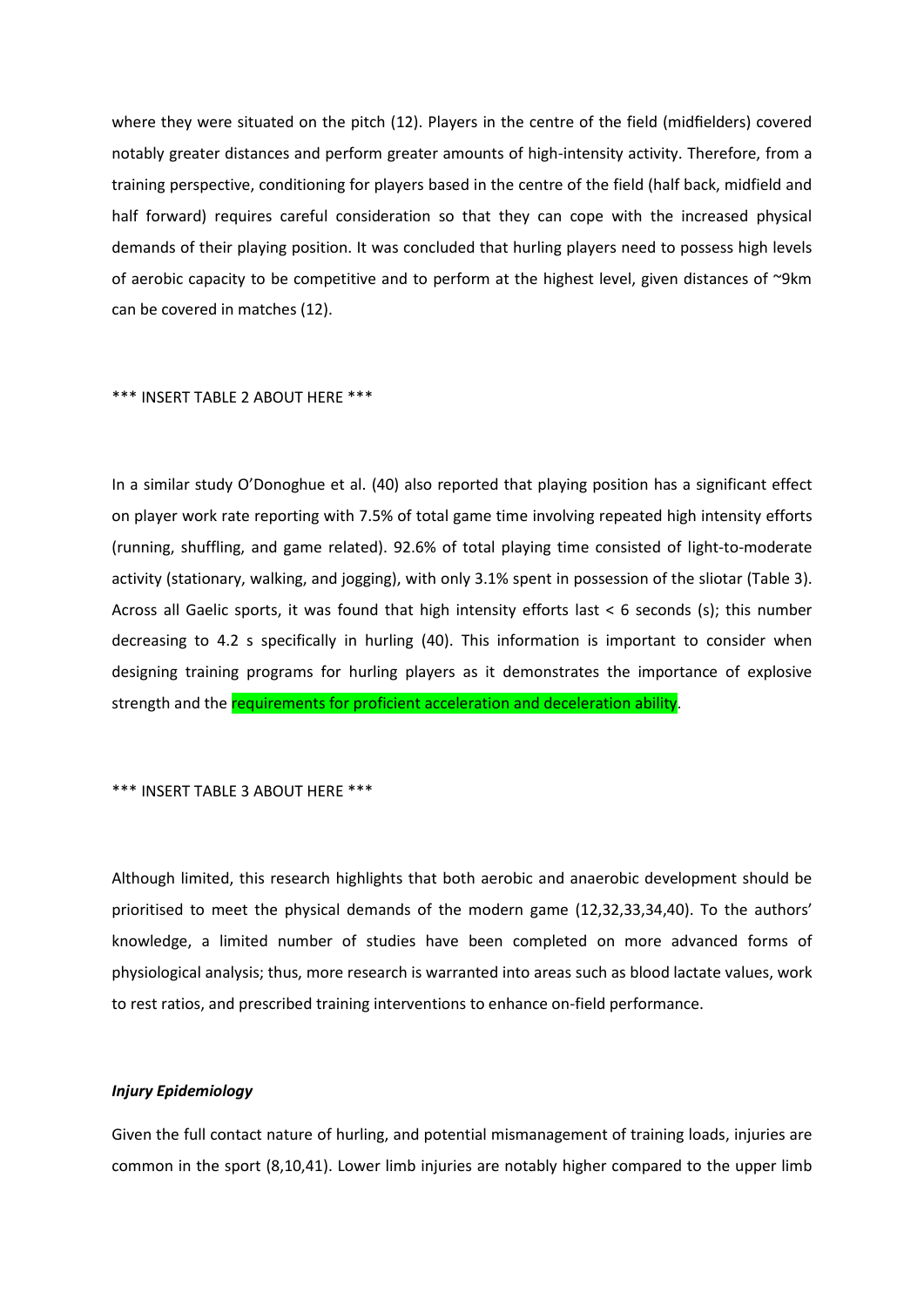(68.3% for lower limb) with 60% of total injuries also being non-contact in nature (37,43). Murphy et al. (37) reported a high incidence of acute injuries (82.1%) and Blake et al. (3) demonstrated an average of 76.7 injuries per 1000 hours for match-play and only 3.87 injuries per 1000 hours for training over a consecutive 3-season period. The prospective observational study demonstrated that elite match play injuries were 19 times more common than training related injuries. Lower limb injuries were the most predominant injuries (68-70.5%), with upper body accounting for 16.6-24% of total injuries. Muscle tissue injuries were the most frequent type of injuries (35.5-42.2%) with the hamstring group being the most common region (15.7-16.5%) (3). A prospective epidemiological study by O'Malley et al. (42) which included 21 elite hurling teams (*n* = 696) recorded a total of 560 lower limb injuries over a 4-year period. Injury incidence during match play was significantly higher (*p* < 0.05; 18 times higher) than training injuries (37.6/1000 hours vs. 2.1/1000hrs) with the hamstring being the most common injury site (23.6%) (42). The most common mechanism for injury was found to be sprinting (34.1%). These data provide useful information that highlights there may be a justification for more invasion-type training protocols (such as small-sided games), which may better prepare hurling players for the demands that occur in competition.

O'Connor et al. (41) undertook an injury analysis in youth hurling players and reported that 26.5% of injuries were considered 'overuse' in nature with lower limb most commonly affected (58%). The total number of match injuries was higher in comparison to training injuries with 8.3% being early recurring injuries (within 2 months of return to play). This rate of early recurring injury may suggest that hurling players are returning to competition before adequate return to play protocols have been implemented (41). This is supported by Murphy et al. (37) who reported that 14.6% of total injuries were recurrent which may also indicate a lack of appropriate interventions during player rehabilitation. In addition, these studies have also speculated that inadequate lower body conditioning may be an influential factor given injuries to this area are significantly higher than the upper body (3,37,41,42,43,60) (Table 4). Given the paucity of literature surrounding prescribed training interventions for hurling athletes, further interventions are warranted.

\*\*\* INSERT TABLE 4 ABOUT HERE \*\*\*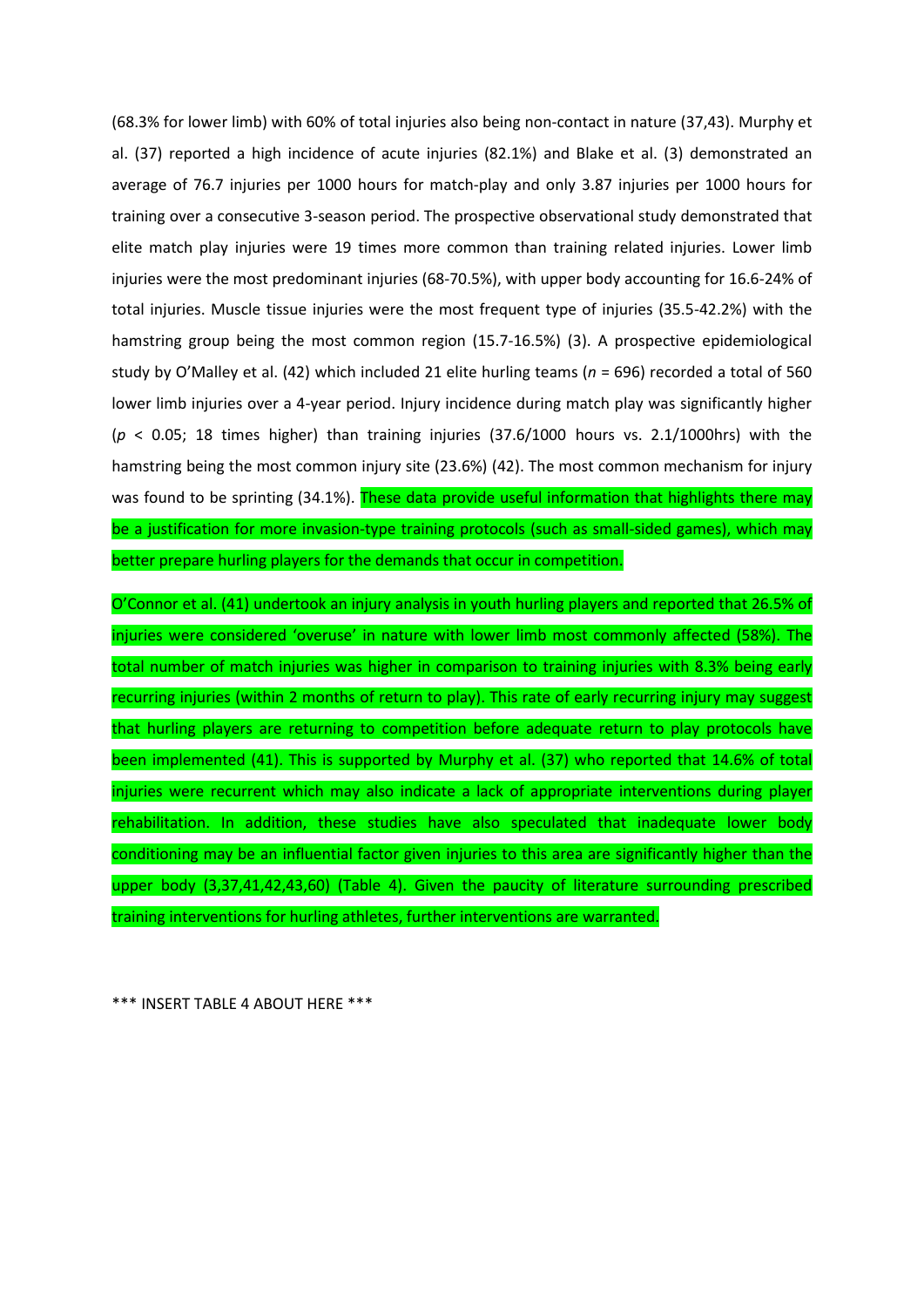#### **DEVELOPING PHYSICAL QUALITIES**

#### *Anthropometry*

Research has revealed the height of the average player ranges between 177-182 cm and weight ranging from 78.5-89.5 kg (10,30,31,32,33,34,35,36). The rationale for measuring an athlete's body composition is to regulate body fat and encourage weight management to maximise performance (13). The most common method to determine body fat percentage is through skinfold testing which has reported strong reliability (intraclass correlation coefficient = 0.7-0.9) (26,58). Body fat percentages in elite hurling have ranged from 8-18% with no significant differences found between players (10,36). Intuitively, a higher body fat percentage is not a desirable characteristic as it is likely to negatively affect player acceleration and aerobic capacity, which are important traits in hurling (11,40,49).

#### *Strength and Power*

Performance at elite level involves the ability to generate explosive movements such as jumps and cuts during regular match play and success in these movements are underpinned by the ability to produce maximal levels of force (3,37,42,48). Therefore, it can be argued that one repetition maximum (1RM) testing is a valid measure of force production as it has been stated the gold standard in regards testing upper and lower body strength (2). Studies have found 1RM normative data for hurling players ranging from 63-69kg (back squat) (36,40). Familiarity with these tests is imperative to ensure safety and reduce the risk of injury, and if the coach is not familiar with 1RM testing it is recommended that these tests are not performed. As an alternative, clubs with very little resources or funding can make the use of the squat jump test (SJ) through the smartphone application 'My Jump' (56). The application is low in cost and may be the most suitable choice for clubs with limited financial budgets. Gallardo-Fuentes et al. (22) investigated intersession and intrasession reliability and validity and found the phone application provided very good withinsubject reliability (a =  $0.94-0.99$ ; CV =  $3.8-7.6$ ) and interday reliability (r =  $0.86-0.95$ ). Explosive power has been acknowledged as an essential trait due to the fast-paced nature of the game (17,36,47) and the use of the countermovement jump (CMJ) alongside with the drop-jump test have been found to be valid lower body power and reactive strength tests among hurling players (9). The drop-jump test to calculate reactive strength index (RSI) is particularly useful for developing a reactive strength profile and to individualise drop height during jump training (9,20). This may prove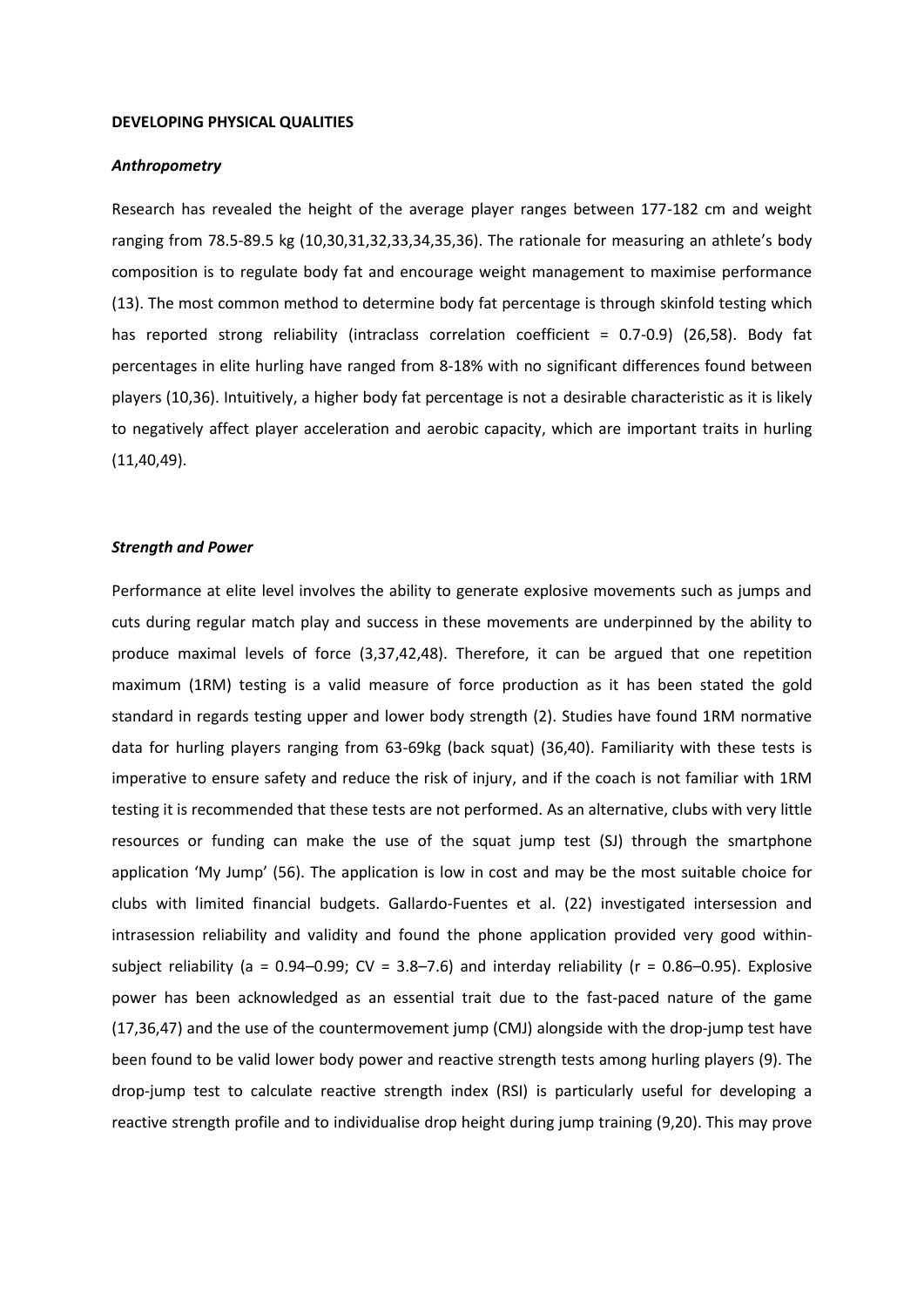beneficial as improvements in reactive strength can lead to improvements in jump height, rate of force development, and change of direction (50).

#### *Speed, Acceleration, and Change of Direction Speed*

Explosive power is a very important characteristic in field sports (13), with hurling success influenced by the ability to accelerate over 20m both in offensive and defensive positions (9). Furthermore, the ability to acceleration over 5m may prove to be fundamental as over half of the strikes (52%) are performed within 1m of the opposition (1). Time motion analysis reveal that players perform a large number of accelerations, performing one every 22 seconds (189 ± 34) per match, similar to Gaelic football (184  $\pm$  40) (12). Therefore, it seems evident that the ability to accelerate and reach high speeds is of great importance, and testing linear speed seems logical (8,13,36). Budget restrictions may again limit the possibility of obtaining timing gates, so another viable option may be to purchase the 'My Sprint' smartphone application (51). This inexpensive and valid application determines power, force, and velocity properties with a low typical error between trials (<5%) highlighting a strong level of reliability (51).

Change of Direction is defined as "the skills and abilities needed to explosively change movement direction, velocities, and modes" and has been stated as a key factor in many team sports including hurling (11,32,33,34,39,40,47,48). Rapid accelerations, decelerations, and cuts have been noted to exist within the game through the high number of bursts (*n* = 71.6); therefore, it would be deemed wise to assess a players' CODS ability (40). The Change-of-Direction and Acceleration Test (CODAT) may be considered the most applicable to the sport due to the importance of accelerating over 5m (1), and its practical relevance to field based sports (29). A technical evaluation of COD may also be carried out using video analysis, giving the coach a qualitative impression as well as quantitative measures (39).

#### *Aerobic Capacity*

It has been suggested that aerobic and anaerobic performances correlate to success in team sports with advanced level players achieving greater distances in the Yo-Yo intermittent recovery test level 2 (54). Previous studies have made comparisons in aerobic capacities between soccer and hurling players, with values for Gaelic games players reported to range from 53.8 to 58.6 ml kg (36). Owning to the physiological stresses during match play (70% and 72% of maximum oxygen uptake) one can see the importance of aerobic development in the sport of hurling (36).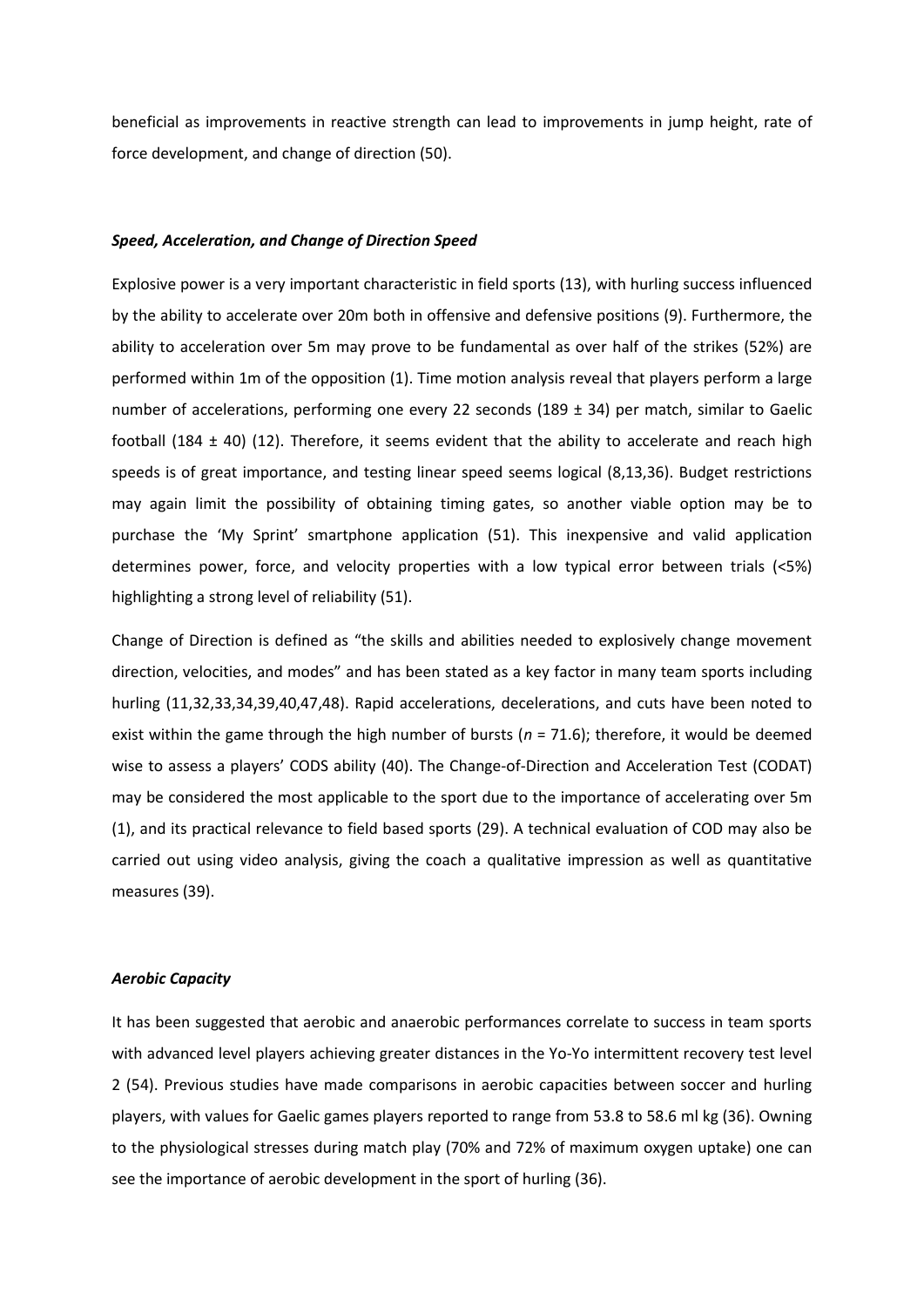Studies have shown that hurling players which have been exposed to aerobic conditioning tend to recover faster in between high intense bouts of exercise (10). Therefore, it is recommended that the Yo-Yo intermittent sprint test (YYIR) is used to assess the aerobic and anaerobic capacity of hurling players (16,36). The use of the YYIR test is the test of choice as it is easy to administer and a practical option for measuring aerobic capacity in large numbers (2,13,36).

#### **FITNESS TESTING BATTERY**

A hurling testing battery must evaluate the many physical demands of the sport and many of the tests selected have also been utilised in other codes such as Gaelic football, soccer, and hockey and are quite common across field-based S&C programs (table 5). (8,10,36,38,57). The implementation of a testing battery is an essential component of S&C as it helps the coach monitor the progression of an athlete throughout the season. To evaluate a training program of a player effectively, a testing battery must first be in place to assess the physical characteristics of an athlete (38). Specific to the sport and based on the need analysis provided in this article, strength, speed, and change of direction are few of many traits required for elite hurling play. The aim of the testing battery provided is to assist S&C Coaches and managers alike on the most appropriate tests for the sport, and the order in which this has been presented is the most appropriate order (least fatiguing first) leading to optimal testing efficiency (45). The accumulation of testing data is of utmost importance to provide a more in-depth analysis on the physical demands of the sport.

\*\*\* INSERT TABLE 5 ABOUT HERE \*\*\*

#### **PRACTICAL APPLICATIONS**

Owing to the lack of research in the sport, the development of an S&C program will require a review of general S&C guidelines among other codes such as Gaelic football, soccer, and ice hockey (8,38,56). The macrocycle presented (Table 6) shows the development of a club level hurling athlete through various mesocycles (anatomical adaptation (AA), maximum strength, and power) (table 7) which also have been applied to other Gaelic sports (8). The authors acknowledge that individual and younger participants will have distinctive requirements and will respond differently to a given training program; therefore, may need a supplementary program (52). As such, club players may have the ability to train in the weight room twice a week which should be enough to ensure minimal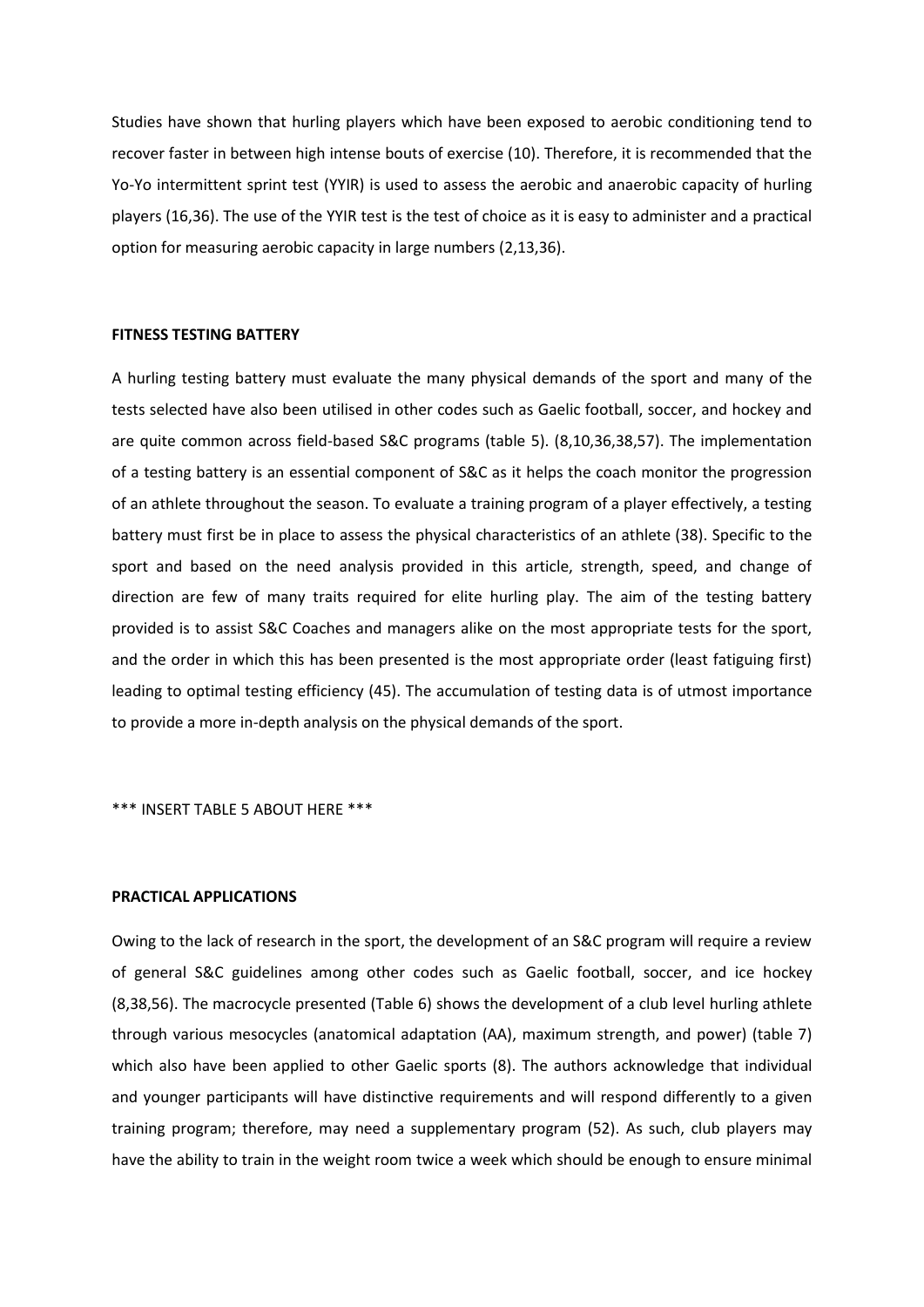losses in strength and power qualities throughout the season if periodized appropriately (23); and will be discussed next.

#### *Program Design*

The preparation phase begins with a preparatory mesocycle, which aims to establish a solid base and prepare the athlete for higher training intensities later in the preparation phase (62). To begin this phase a 4-week anatomical adaptation (AA) phase should be carried out (table 8), as it has been documented that this phase is required to prepare the body for heavier loads further along into the season  $(6)$ . The anatomical adaptation  $(AA)$  phase is described as a phase which prioritises the improvement of motor patterning, reduction of injuries, and increased work capacity (62). It was also noted that a strength program of this nature should also concentrate on the core musculature such as the abdominals, lower back, and spinal column (61). The program described uses a selection of exercises that target all muscle groups, at an intensity of 12RM down to 8RM. These rep ranges will expose hurling athletes to enough volume, in various training planes to improve overall coordination (62). Towards the end of the AA phase, the load reached should allow the athlete to make a smooth transition into the max strength phase (62).

A 4-week maximum strength phase will follow the AA phase, allowing for improvements in maximal strength and coordination (table 9). An intensity of 2-6RM has been selected, in accordance with research (27,62) to ensure strength adaptions will materialise. Gym sessions have been designed to be completed in less than 60 minutes to ensure an optimal hormonal training setting is maintained (51). The maximum strength phase involves a 3:1 paradigm which included a 1-week deload microcycle. This week will see a gradual reduction in training volume between 50-75%, with intensity and frequency remaining the same (52). Many studies have shown this deload method helps maximise strength and power (5,52).

Power training for hurling players is presented in the form of Olympic lifts derivatives and ballistic based movements (14) (Table 10). Varying the intensity placed on the athlete during this phase allows for training of the whole force-velocity curve (55). Strength training during the power phase is recommended to maintain high levels of strength which are very important for the production of power (14,44,62).

Collins et al. (10) has outlined that elite hurling players must possess high levels of aerobic capacity to be successful. Over an 8-week period, Helgerud et al. (28) discovered that using the 4x4 method significantly improved V̇O2max in football players by 7.5–10.8% (28,57,59). Therefore, the use of the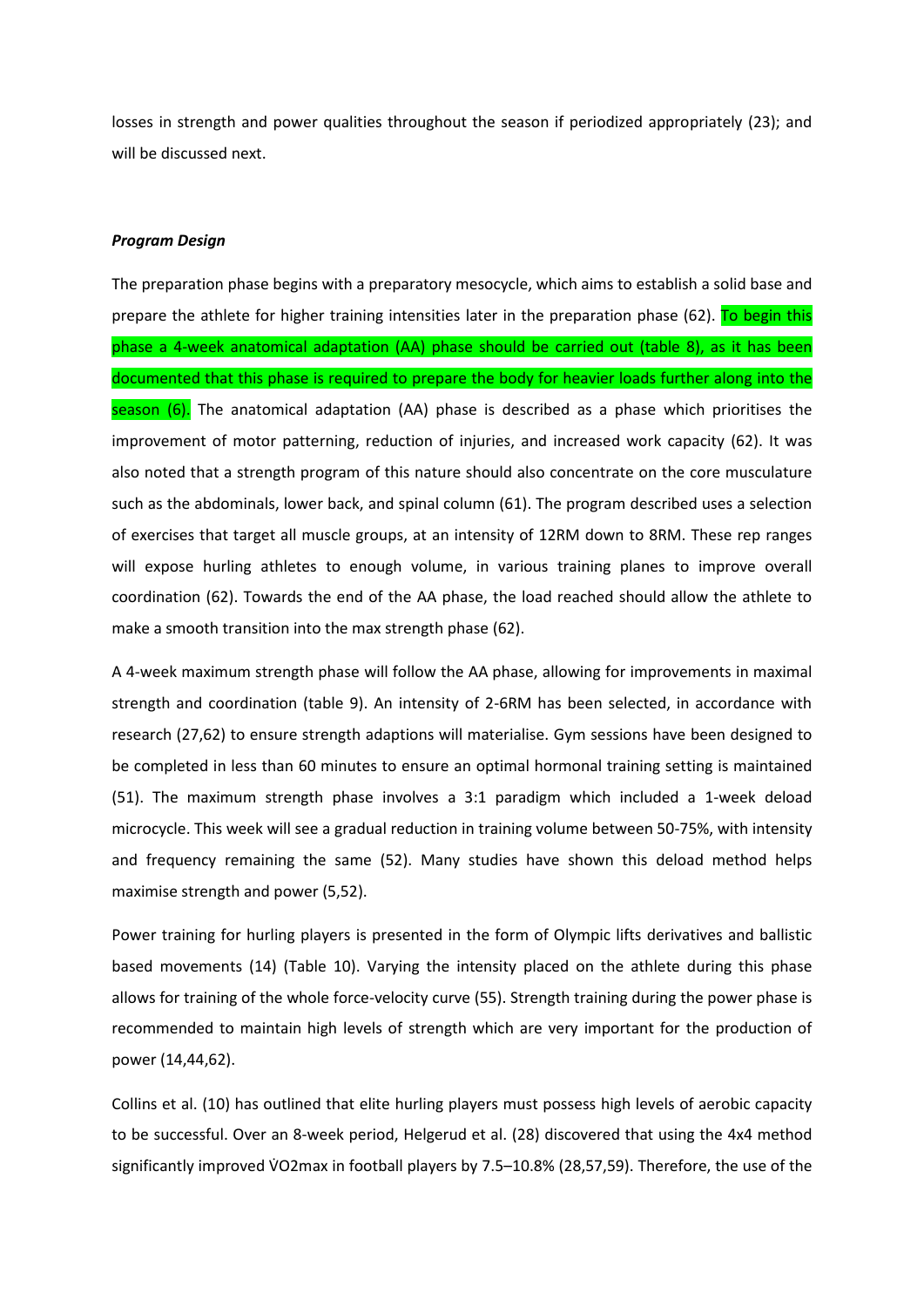4x4 method outlined by Helgerud et al. (28) may prove beneficial to significantly improving hurling players' aerobic capacity which may have a positive impact on match performance (10,28) (Table 11). This method of interval training requires participants to run at 90-95% of maximal heart rate (180-190 bpm) for 4 minutes followed by 3 minutes of active recovery of 70% maximal heart rate. This 7-minute period would represent one full repetition and would be completed a further three times to complete the full conditioning session (28). Realistically, this is probably easier to conduct in a gym setting on a treadmill where heart rate can be more easily monitored throughout.

\*\*\* INSERT TABLES 6-13 ABOUT HERE \*\*\*

#### **CONCLUSION**

Owing to its amateur status and absence in research many teams are restricted by lack of finance and resources, which may lead to improper strength and conditioning protocols being implemented. In response to the lack of research, the aim of this article was to provide a needs analysis of the sport with a focus on the key physiological aspects and movement mechanics. Furthermore, based on the evidence provided, this article has presented the strength and conditioning professional with a subsequent testing battery along with a full pre-season S&C program that would be practical for the adult hurling athlete. Hurling players must possess high levels of aerobic conditioning, strength and power. It is recommended that these characteristics are developed using aerobic development, heavy resistance training, and ballistic style weightlifting. It is important to take into consideration that this programme will not fit with all players but sections of this programme can be utilised by the strength and conditioning professional to develop their athletes. If participation in hurling is to grow across the globe, there will be a need for further research in various areas such as biomechanics to establish further evidence based S&C programs for the athlete.

**Conflicts of Interest and Source of Funding**: The authors report no conflicts of interest and no sources of funding.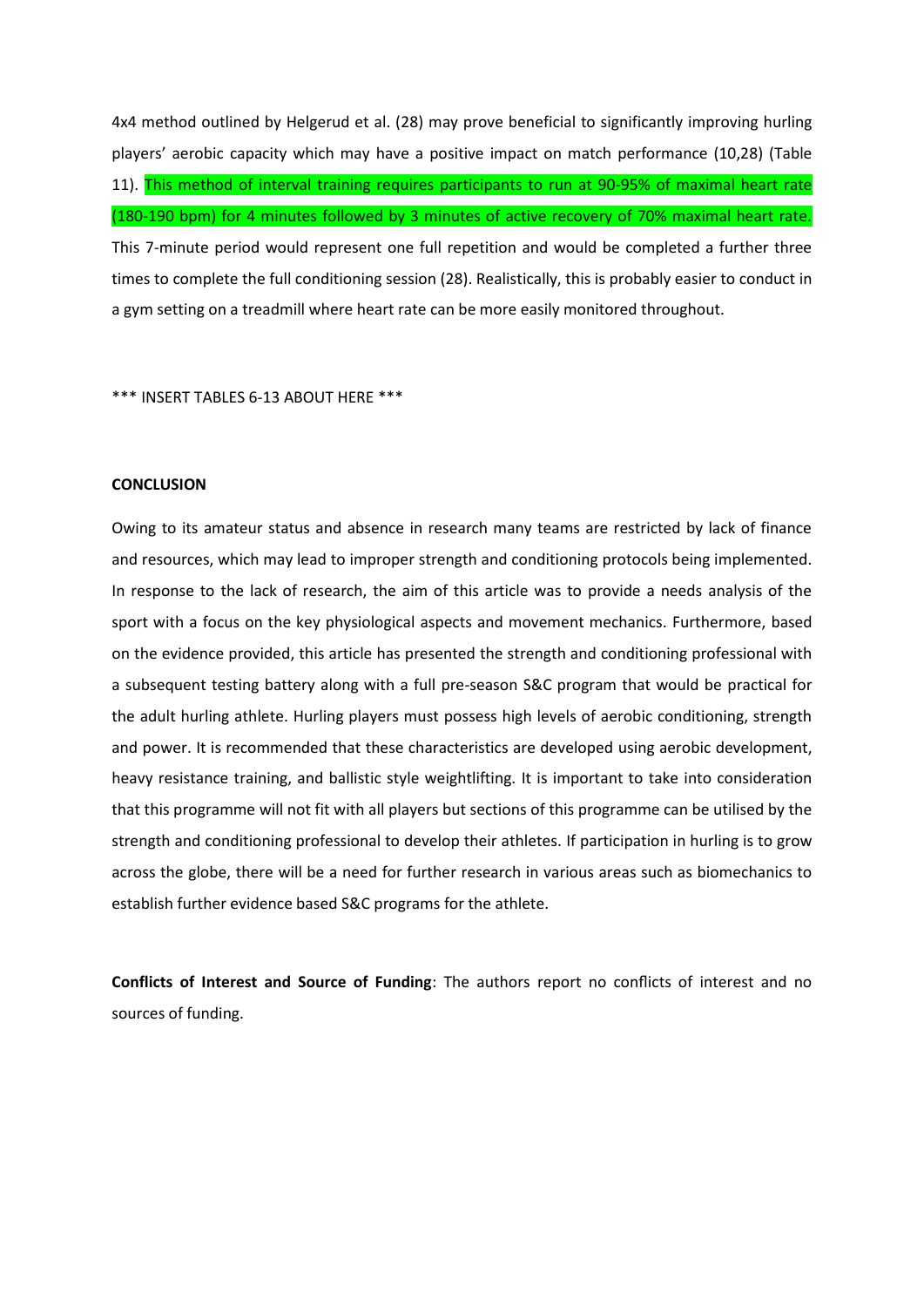#### **REFERENCES**

- 1. Ball K, and Horgan B. Performance analysis of kicking and striking skills in Gaelic sports. *Perf Anal Sport IX* :117, 2013.
- 2. Bishop C, Brazier J, Cree J, and Turner A. A needs analysis and testing battery for field hockey. *Prof Strength Cond J* 36: 15-26, 2015.
- 3. Blake C, Murphy JC, Gissane C, and O'Malley E. A prospective study of injury in elite Gaelic games. *Br J Sports Med* 45: 337-337, 2011.
- 4. Blake C, John M, Conor G, and O'Malley E. Injury to the head region in elite male Gaelic football and hurling: 2007–2012. *Br J Sports Med* 48: 569-569, 2014.
- 5. Bompa T, and Haff G*. Periodization Theory and Methodology of Training* (5th Ed). Champaign, IL: Human Kinetics, 2009. pp. 47.
- 6. Bompa T, and Buzzichelli C*. Periodization Training for Sports* (3rd Ed). Champaign, IL: Human Kinetics, 2005. pp. 230.
- 7. Brick N, and O'Donoghue P. Fitness profiles of elite players in hurling and three football codes: Soccer, rugby union and Gaelic football. *Sci Football V* 172: 526-527, 2005.
- 8. Brown J, and Waller M. Needs analysis, physiological response, and program guidelines for Gaelic football. *Strength Cond J* 36: 73-81, 2014.
- 9. Byrne P, Moody J, Cooper S, and Kinsella S. The Reliability of Countermovement Jump Performance and the Reactive Strength Index in Identifying Drop-Jump Drop Height in Hurling Players. *J Exerc Sports Med* 1: 1-10, 2017.
- 10. Collins K, Reilly T, Morton JP, McRobert A, and Doran D. Anthropometric and performance characteristics of elite hurling players. *J Athl Enhance* 3: 2-6, 2014.
- 11. Collins K, Doran A, and Reilly T. The Physiological Demands of hurling Match-Play. *Cont Ergon Hum Fact:* 591-595, 2010.
- 12. Collins K, McRobert A, Morton P, O'Sullivan D, and Doran D. The Work-Rate of Elite hurling Match-Play. *J Strength Cond Res* (2017). [e-pub ahead of print].
- 13. Coneyworth P, Ward N, and Turner A. A field-based fitness testing battery for Rugby League. *Prof Strength Cond J* 25: 4-9, 2012.
- 14. Cormie P, McGuigan M, and Newton R. Developing maximal neuromuscular power. *Sports Med* 41: 17-38, 2011.
- 15. Crowley P, and Crowley M. Dramatic impact of using protective equipment on the level of hurling-related head injuries: an ultimately successful 27-year programme. *Br J Sports Med* 48: 147-150, 2014.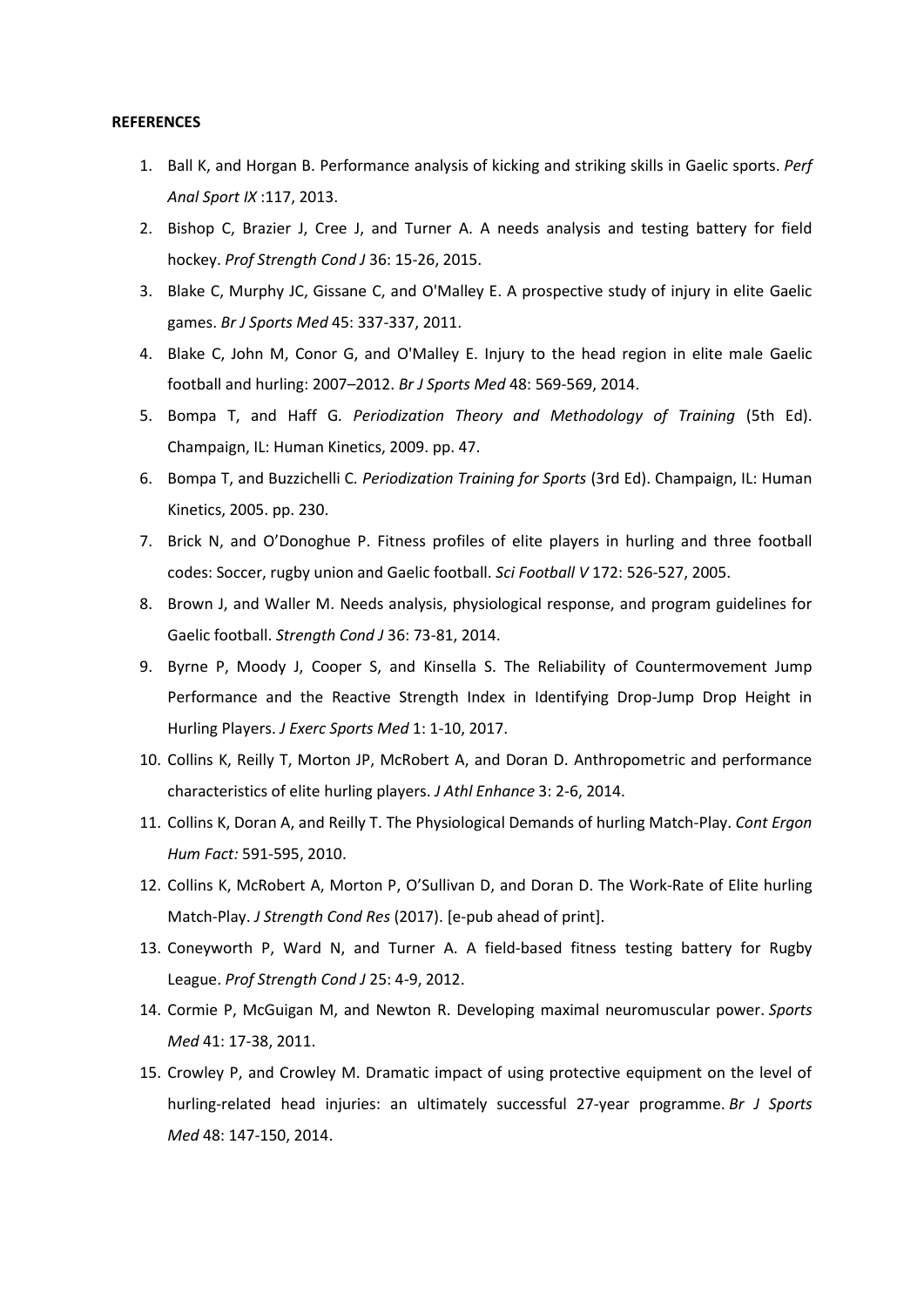- 16. Cullen BD, Cregg CJ, Kelly DT, Hughes SM, Daly PG, and Moyna NM. Fitness profiling of elite level adolescent Gaelic football players. *J Strength Cond Res* 27: 2096-2103, 2013.
- 17. Duncan, M. Plyometric Training in Gaelic Games: A Case Study on a County-Level Hurler. *Int J Sports Physiol Perfor* 1: 299-302, 2006.
- 18. Escamilla R, and Andrews J. Shoulder muscle recruitment patterns and related biomechanics during upper extremity sports. *Sports Med* 39: 569-590, 2009.
- 19. Fenton C. A comparison in hurling of the physiological cost between carrying and not carrying a hurley. *J Sports Sci* 14: 81-82, 1996.
- 20. Flanagan E, Ebben W, and Jensen R. Reliability of the reactive strength index and time to stabilization during depth jumps. *J Strength Cond Res* 22: 1677-1682, 2008.
- 21. Flynn TH, Fennessy K, Horgan N, Walsh B, O'Connell E, Cleary P, and Beatty S. Ocular injury in hurling. *Br J Sports Med* 39: 493-496, 2005.
- 22. Gallardo-Fuentes F, Gallardo-Fuentes J, Ramírez-Campillo R, Balsalobre-Fernández C, Martínez C, Caniuqueo A, Cañas R, Banzer W, Loturco I, Nakamura FY, and Izquierdo M. Intersession and intrasession reliability and validity of the My Jump app for measuring different jump actions in trained male and female athletes. *J Strength Cond Res* 22: 2049- 2056, 2016.
- 23. Gamble P. Periodization of training for team sports athletes. *Strength Cond J* 28: 56, 2006.
- 24. Gaudino P, Giampietro A, and Marcello F. Estimated metabolic and mechanical demands during different small-sided games in elite soccer players. *Hum Mov Sci* 36: 123-133, 2014.
- 25. Gilmore JH. The craft of the Caman; A notational analysis of the frequency occurrence of skills used in hurling. *Int J Perform Anal Sport* 8: 68-75, 2008.
- 26. Gutowski AE, and Rosene J. Preseason performance testing battery for men's lacrosse. *Strength Cond J* 33: 16-22, 2011.
- 27. Haff G.G, and Triplett N.T. *Essentials of Strength Training and Conditioning* (3rd Ed). Champaign, IL: Human Kinetics, 2005. pp. 394-395.
- 28. Helgerud J, Høydal K, Wang E, Karlsen T, Berg P, Bjerkaas M, Simonsen T, Helgesen C, Hjorth N, Bach R, and Hoff J. Aerobic high-intensity intervals improve V O2max more than moderate training. *Med Sci Sports Exerc* 39: 665-671, 2007.
- 29. Lockie G, Schultz A B, Callaghan J, Jeffriess D, and Berry S. Reliability and validity of a new test of change-of-direction speed for field-based sports: the change-of-direction and acceleration test (CODAT). *J Sports Sci Med* 12: 88, 2013.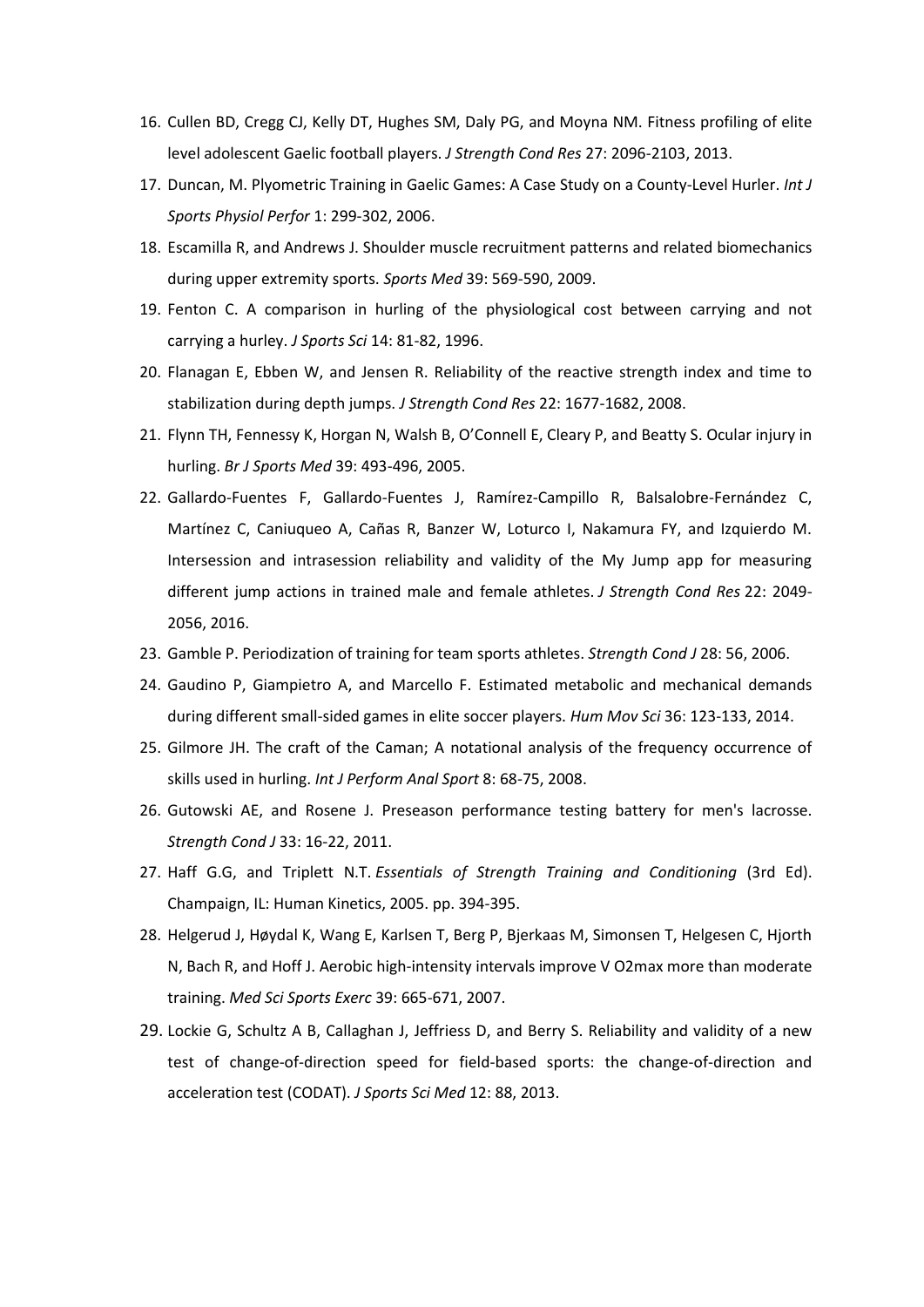- 30. Lyons M, Al-Nakeeb Y, and Nevill A. Post-exercise coincidence anticipation in expert and novice Gaelic games players: the effects of exercise intensity. *Eur J Sport Sci* 8: 205-216, 2008.
- 31. Malone S, Roe M, Doran DA, Gabbett TJ, and Collins KD. Aerobic Fitness and Playing Experience Protect Against Spikes in Workload: The Role of the Acute: Chronic Workload Ratio on Injury Risk in Elite Gaelic Football. *Int J Sports Physiol Perfor* 12: 393-401, 2016.
- 32. Malone S, and Collins K D. Effect of Game Design, Goal Type, and Player Numbers on the Physiological and Physical Demands of hurling-specific Small-sided Games. *J Strength Cond Res* 31: 1493-1499, 2017
- 33. Malone S, Hughes B, and Collins K. The Effect of Training Load Distribution on Aerobic Fitness Measures in hurling Players. *J Strength Cond Res,* 2017. [e-pub ahead of print].
- 34. Malone S, Hughes B, and Collins K. The influence of exercise to rest ratios on physical and physiological performance during hurling specific small-sided games. *J Strength Cond Res,* 2017. [e-pub ahead of print].
- 35. Malone S, Collins K D, and Doran D A. The running performance and estimated energy cost of hurling specific small-sided games. *Int J Sports Sci Coach* 11: 853-858, 2016.
- 36. McIntyre M. C. A comparison of the physiological profiles of elite Gaelic footballers, hurlers, and soccer players. *Br J Sports Med* 39: 437-439, 2005.
- 37. Murphy J C, Gissane C, and Blake C. Injury in elite county-level hurling: a prospective study. *Br J Sports Med* 46: 138-142, 2012.
- 38. Nightingale S C. A Strength and Conditioning Approach for Ice Hockey. *Strength Cond J* 36: 28-36, 2014.
- 39. Nimphius S, Callaghan S J, Bezodis N E, and Lockie R G. Change of Direction and Agility Tests: Challenging Our Current Measures of Performance. *Strength Cond J*, 2017. [e-pub ahead of print].
- 40. O'Donoghue PG, Donnelly O, Hughes L, and McManus S. Time-motion analysis of Gaelic games. *J Sports Sci* 22: 255-256, 2004.
- 41. O'Connor S, McCaffrey N, Whyte EF, and Moran KA. Epidemiology of injury in male adolescent Gaelic games. *J Sci Med Sport* 19: 384-388, 2016.
- 42. O'Malley E, Murphy J, Gissane C, and Blake C. Epidemiology of lower limb injury in Gaelic football and hurling. *Br J Sports Med* 48: 646-647, 2014.
- 43. O'Malley E, Murphy JC, Persson UM, Gissane C, and Blake C. The effects of the Gaelic Athletic Association 15 Training Program on neuromuscular outcomes in Gaelic football and hurling players: a randomized cluster trial. *J Strength Cond Res* 31: 2119-2130, 2017.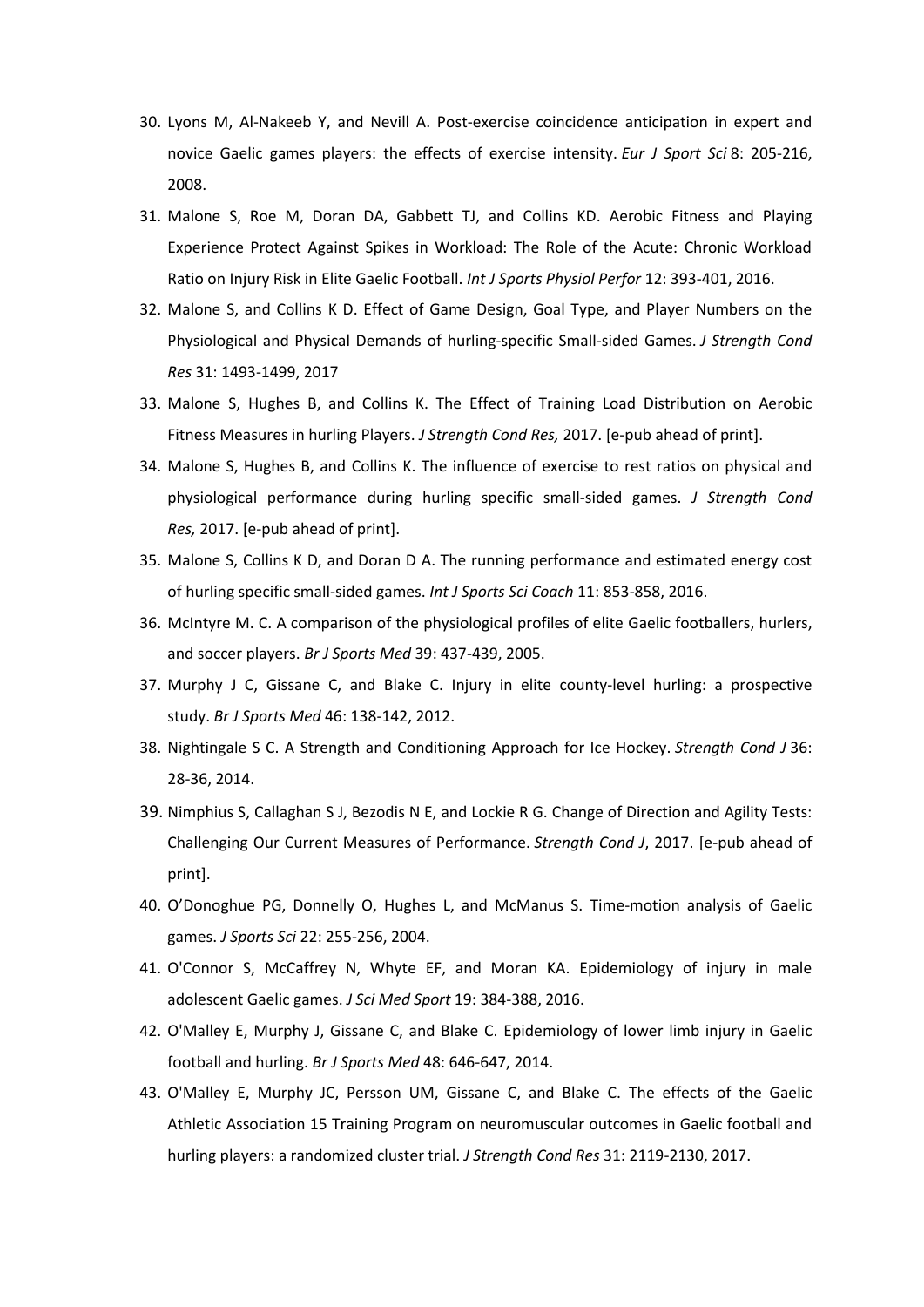- 44. Peterson MD, Alvar BA, and Rhea MR. The contribution of maximal force production to explosive movement among young collegiate athletes. *J Strength Cond Res* 20: 867, 2006.
- 45. Read PJ, Hughes J, Stewart P, Chavda S, Bishop C, Edwards M, and Turner AN. A needs analysis and field-based testing battery for basketball. *Strength Cond J* 36: 13-20, 2014.
- 46. Read PJ, Bishop C, Brazier J, and Turner AN. Performance Modeling: A System-Based Approach to Exercise Selection. *Strength Cond J* 38: 90-97, 2016.
- 47. Reilly T, and Doran D. Science and Gaelic football: A review. *J Sports Sci* 19: 181-193, 2001.
- 48. Reilly T, and Collins K. Science and the Gaelic sports: Gaelic football and hurling. *Eur J Sport Sci* 8: 231-240, 2008.
- 49. Reilly T. Endurance aspects of soccer and other field games. *End Sport, Sec Ed*: 900-930, 2000.
- 50. Roberts T, Turner AN, and Mayers R. A field based test battery for tennis. *Prof Strength Cond J* 20: 13-22, 2011.
- 51. Samozino P, Rabita G, Dorel S, Slawinski J, Peyrot N, Saez de Villarreal E, and Morin JB. A simple method for measuring power, force, velocity properties, and mechanical effectiveness in sprint running*. Scand J Med Sci Sports* 26: 648-658, 2016.
- 52. Stone MH, Stone ME, and Sands W. *Principles and practice of resistance training*. Champaign, IL: Human Kinetics, 2007. pp. 99, 201, 206-264, 275.
- 53. Strudwick A, Reilly T, and Doran D. Anthropometric and fitness profiles of elite players in two football codes. *J Sports Med Phys Fit* 42: 239, 2002.
- 54. Thomas C, Comfort P, Jones PA, and Dos' Santos T. Strength and Conditioning for Netball: A Needs Analysis and Training Recommendations. *Strength Cond J* 39: 10-21, 2017.
- 55. Turner AN. Training for power: Principles and practice. *Prof Strength Cond J* 14: 20-32, 2009.
- 56. Turner AN, Miller S, Stewart P, Cree J, Ingram R, Dimitriou L, Moody J, and Kilduff L. Strength and conditioning for fencing. *Strength Cond J* 35: 1-9, 2013.
- 57. Turner AN, and Stewart P. Strength and conditioning for soccer players. *Strength Cond J* 36: 1-13, 2014.
- 58. Turner A, Walker S, Stembridge M, Coneyworth P, Reed G, Birdsey L, Barter P, and Moody J. A testing battery for the assessment of fitness in soccer players. *Strength Cond J* 33: 29-39, 2011.
- 59. Turner E, Munro A, and Comfort P. Female Soccer: Part 2—Training Considerations and Recommendations. *Strength Cond J* 35: 58-65, 2013.
- 60. Watson AW. Ankle sprains in players of the field-games Gaelic football and hurling. *J Sports Med Phys Fit* 39: 66, 1999.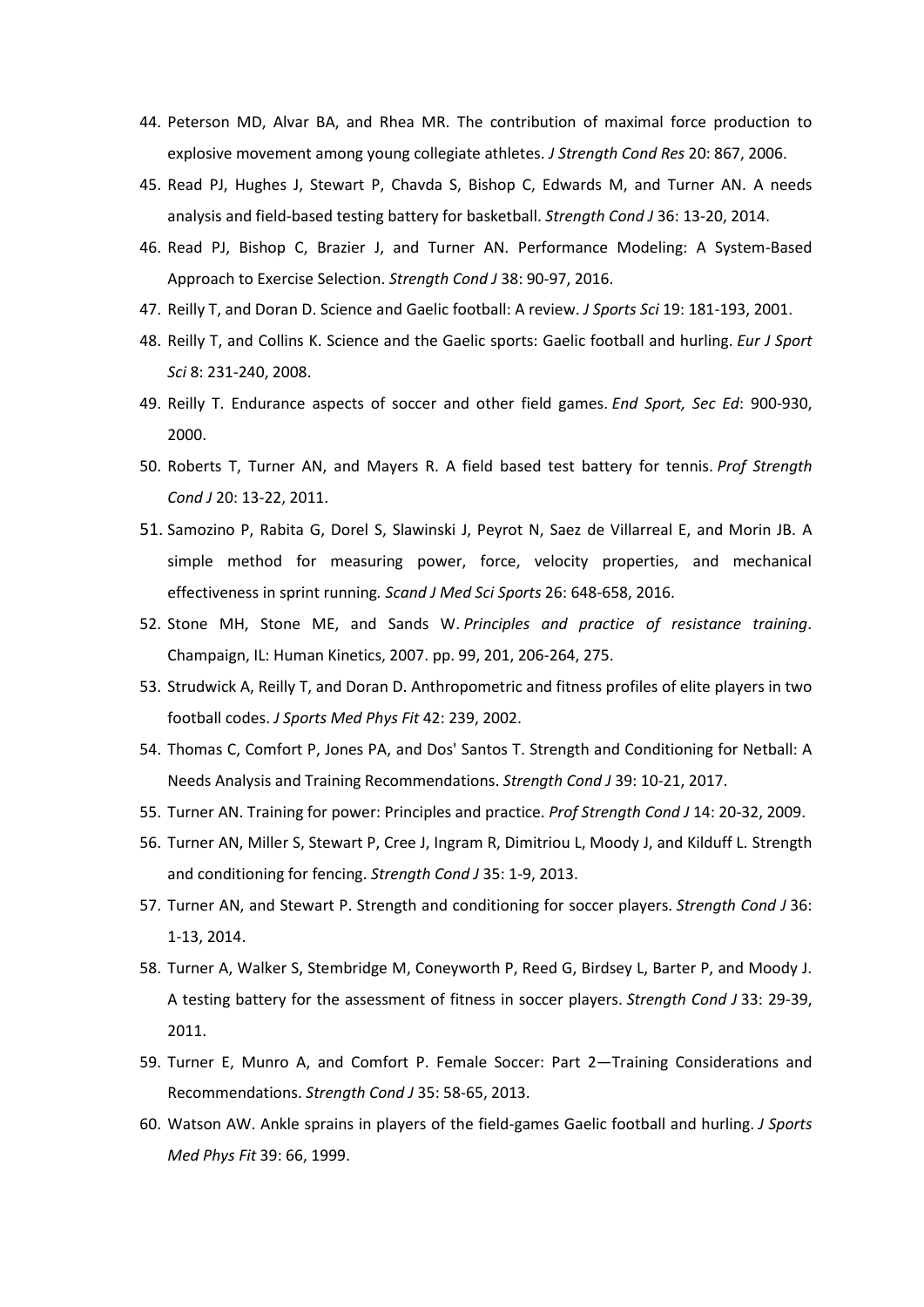- 61. Willardson J. *Developing the core* (1<sup>st</sup> ed). Champaign, IL: Human Kinetics, 2014. pp. 12–14.
- 62. Wing C. Implementing a Strength and Conditioning Program for Tchoukball. *Strength Cond J* 37: 53-59, 2015.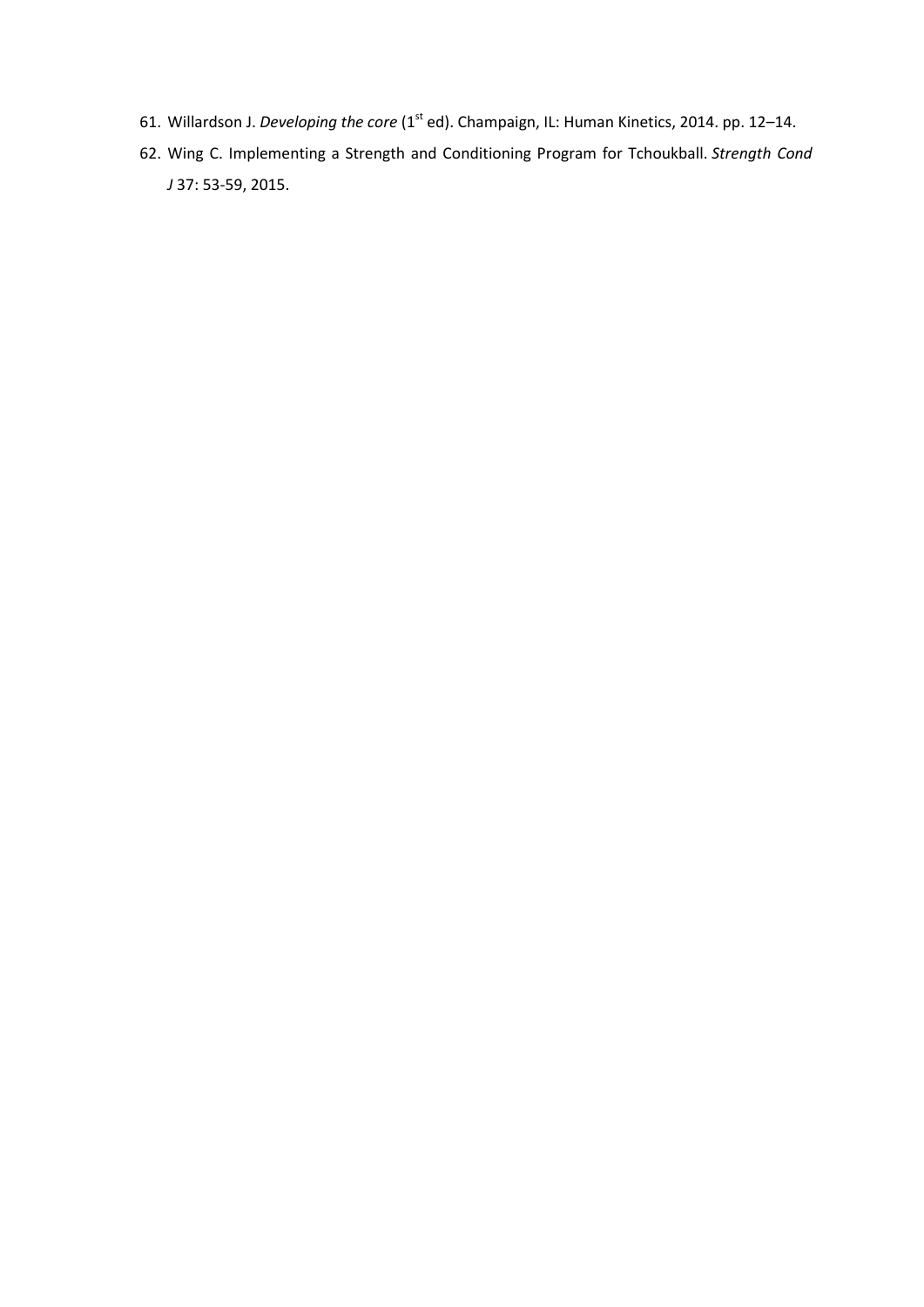

Figure 1: Positional layout used in the game of hurling.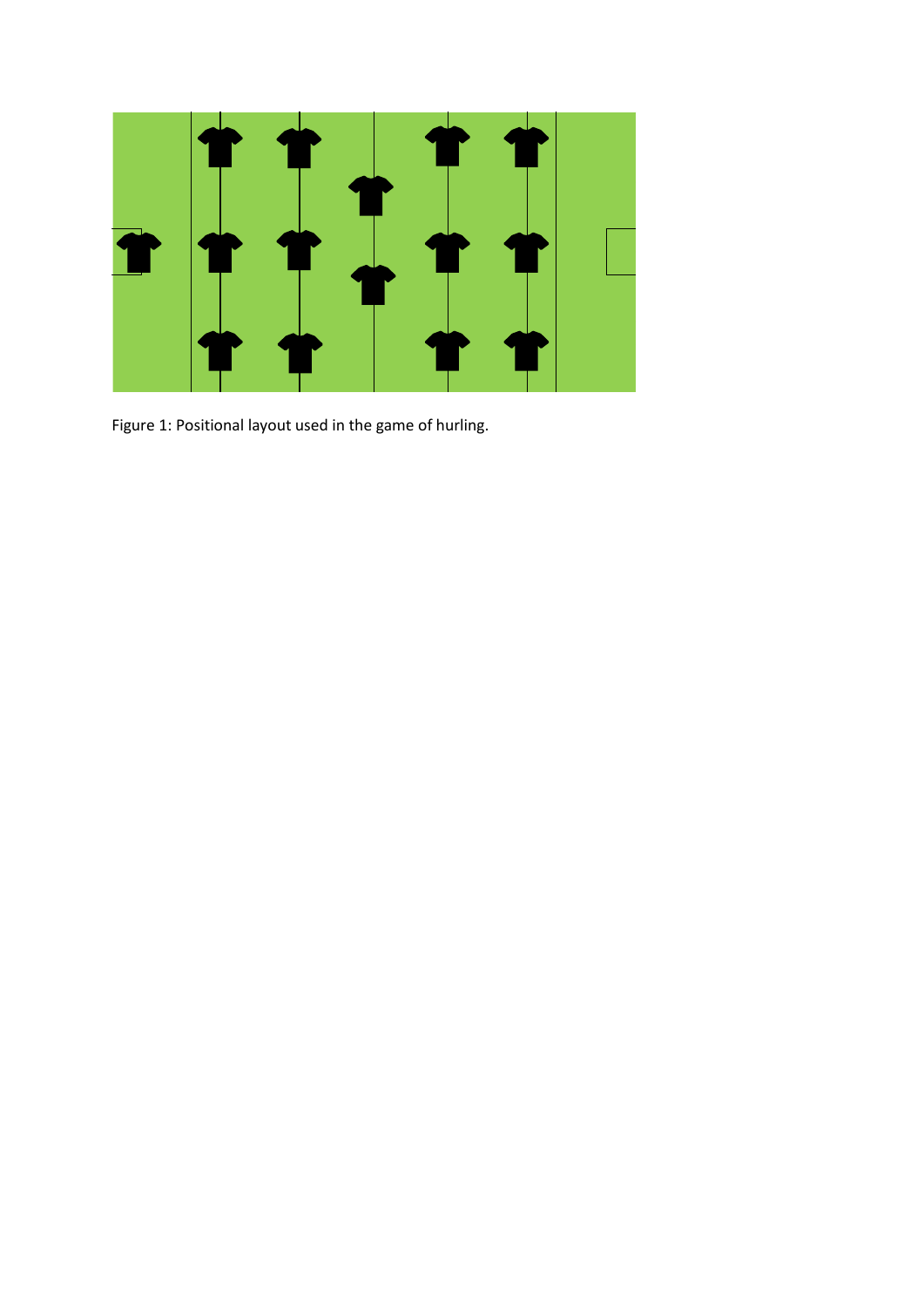

Figure 2: A hurley and sliotar used in the game of hurling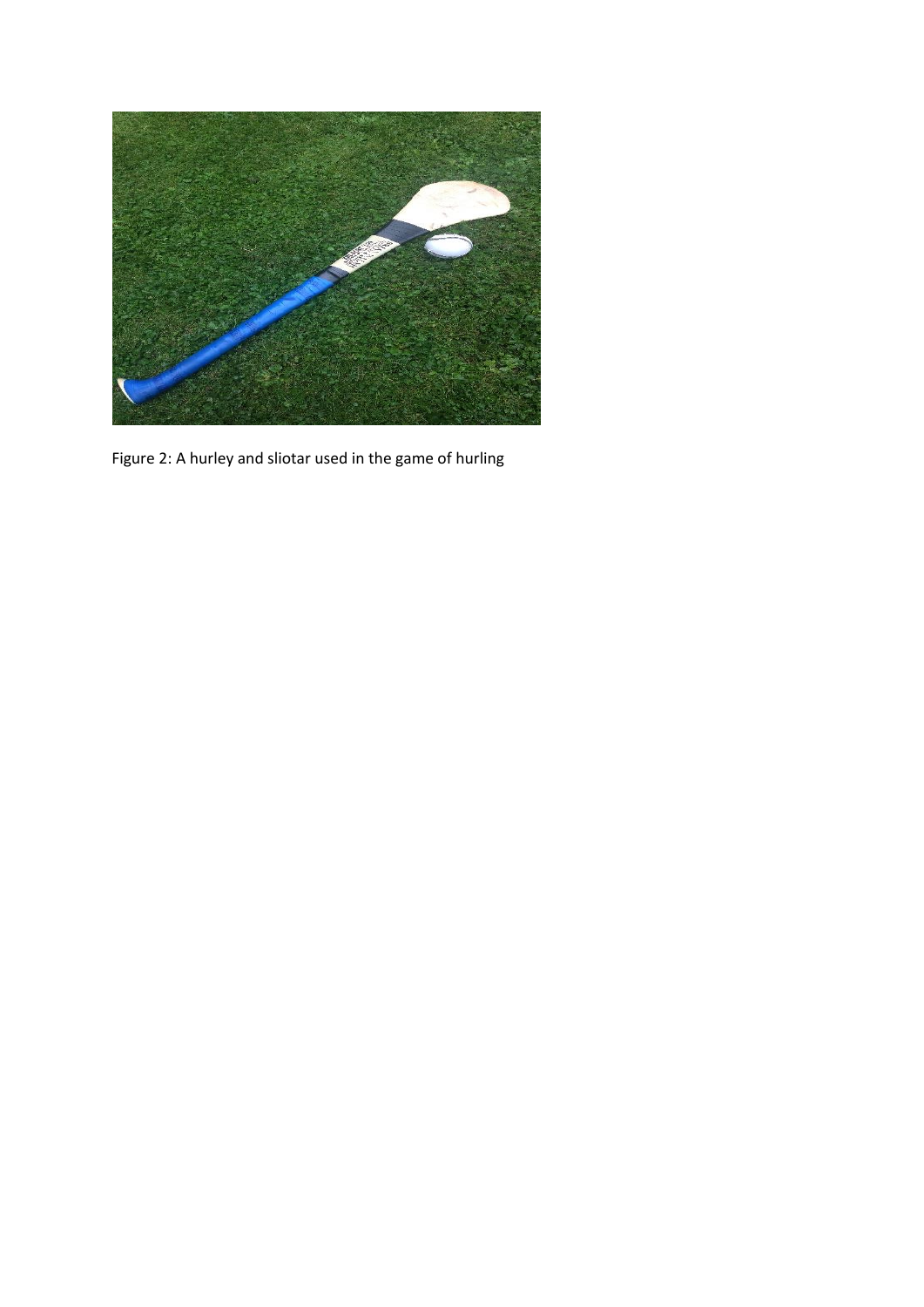Table 1: Key Biomechanical Movements Specific to hurling (adapted from Gilmore. 2008)

| <b>Movement</b>         | <b>Operational Definition</b>                                                           |
|-------------------------|-----------------------------------------------------------------------------------------|
| Aerial Strike (static)  | Similar in nature to a baseball swing as the sliotar is tossed up into the air to       |
|                         | shoulder height and the struck with the boss of the hurley (figure 1).                  |
| Aerial Strike (running) | The sliotar is tossed up into the air and the struck with the hurley while the player   |
|                         | is running (figure 2).                                                                  |
| Strike from the ground  | The sliotar is struck on the ground with the hurley in one or both hands whilst not     |
|                         | being pushed or flicked (figure 3). The strike from the ground is very similar to an    |
|                         | ice hockey swing.                                                                       |
| Soloing (balancing ball | The sliotar is balanced on the hurley and is primarily used by the player in            |
| on hurley)              | possession who wishes not to pass or strike the ball.                                   |
| Blocking an opponent    | As the opponent throws the sliotar up into the air, the player lunges forward with      |
|                         | the hurley placed in front and blocks down on the sliotar and hurley.                   |
| Hand pass               | The sliotar is thrown up and struck with the palm of the hand in the direction of       |
|                         | the receiver.                                                                           |
| The pick-up             | Keeping eyes on the static ball, the lifting position is adopted by bending knees       |
|                         | and back. The hurley which is almost parallel to the ground is pushed under the         |
|                         | sliotar to raise it into the air to be caught, struck or travelled with. The pick-up is |
|                         | very similar to the pick-up used in Lacrosse.                                           |
| Catching from the air   | The sliotar (ball) is caught overhead by the non-dominant hand to gain possession       |
|                         | when the sliotar is approaching above head height. The hurley is also raised            |
|                         | overhead to protect the catching hand from oncoming opponents.                          |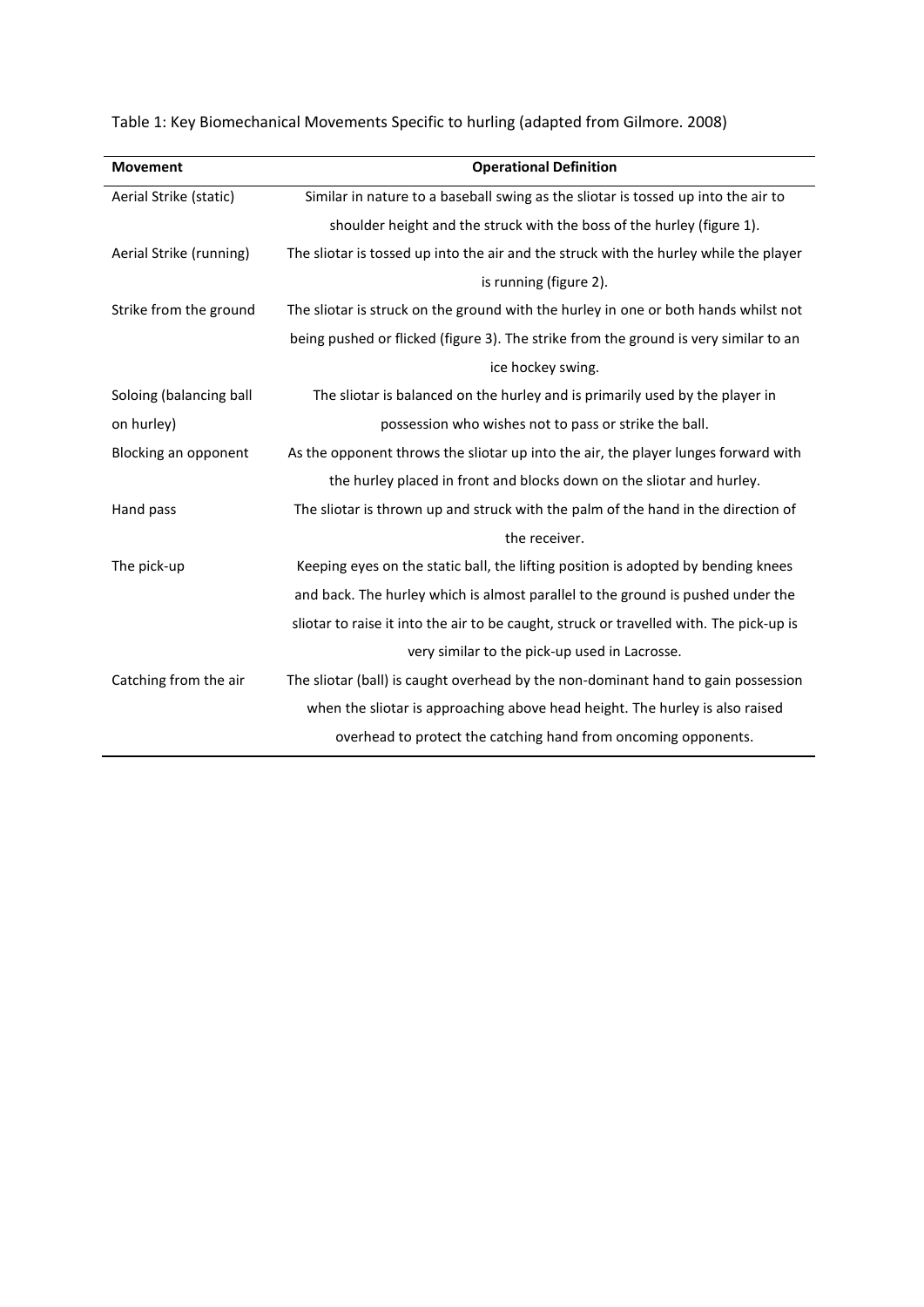

Figures 3-5: Player performing a stationary aerial strike, aerial strike on the run and from the ground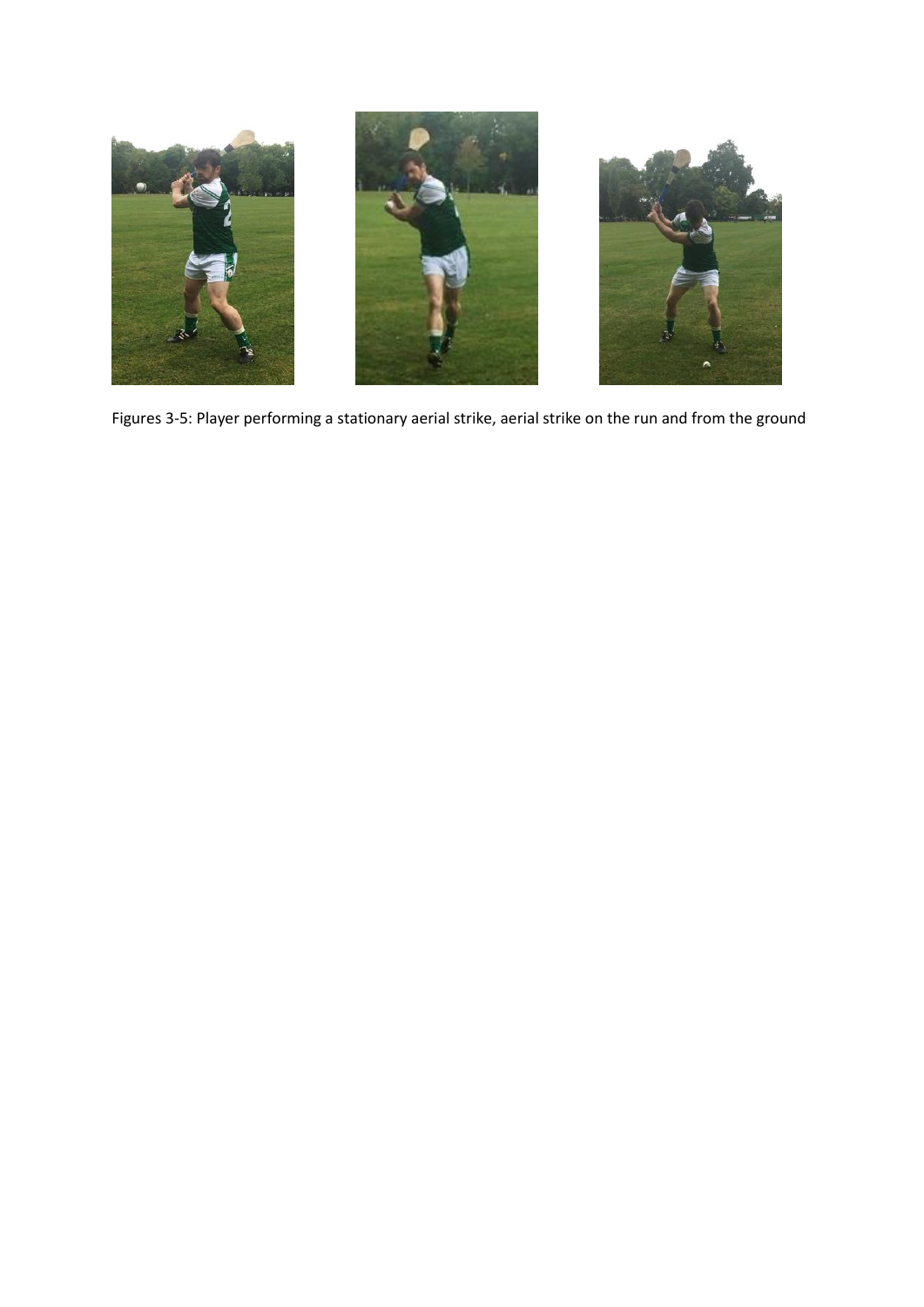Table 2: The positional difference in work-rate of elite hurling match-play (adapted from Collins et al. 2017)

| <b>Position</b>                   | <b>Total</b><br>Distance (m) | 95% CI           | High<br><b>Speed</b><br><b>Running</b><br><b>Distance</b><br>(m) | 95%<br><b>CI</b>                         | <b>Sprint</b><br><b>Distance</b><br>(m) | 95%<br><b>CI</b>                       | <b>Accelerations</b> | 95% CI         |
|-----------------------------------|------------------------------|------------------|------------------------------------------------------------------|------------------------------------------|-----------------------------------------|----------------------------------------|----------------------|----------------|
| Full-<br><b>Backs</b><br>$(n=22)$ | $6548 \pm$<br>786*^a         | $6199 -$<br>6896 | $880 +$<br>$204**$                                               | 789 -<br>970                             | $291 \pm 90$                            | 251<br>$\overline{\phantom{a}}$<br>331 | $162 \pm 28$ *^a     | 149 -<br>175   |
| Half-<br><b>Backs</b><br>$(n=22)$ | $8046 \pm 686*$              | 7742 -<br>8350   | $1043 \pm$<br>$245*$                                             | $934 -$<br>1151                          | $275 \pm 124*$                          | 220<br>330                             | $198 \pm 26$         | $186 -$<br>209 |
| Midfield<br>$(n=16)$              | $8999 \pm 676$               | 8639 -<br>9360   | $1571 \pm 371$                                                   | 1373<br>1768                             | $404 \pm 166$                           | $41 -$<br>316                          | $223 \pm 25^{\circ}$ | $209 -$<br>236 |
| Half-<br>Forwards<br>$(n=20)$     | 7975 ± 845*                  | 7589 -<br>8370   | 1249±<br>$262*$                                                  | 1126<br>$\overline{\phantom{a}}$<br>1371 | $348 \pm 127$                           | 288<br>$\overline{\phantom{a}}$<br>406 | $194 \pm 28$ *^      | $181 -$<br>207 |
| Full-<br>Forwards<br>$(n=14)$     | 6530 $±$<br>$1112^*a$        | 5888 -<br>7172   | $1008 \pm$<br>$359*$                                             | $823 -$<br>1192                          | $292 \pm 105$                           | 231<br>$\overline{\phantom{a}}$<br>352 | $163 \pm 24$ *^a     | 149 -<br>177   |

\* Significantly different (p<.05) from the midfield 388

^ Significantly different (p<.05) from the half-forward line 389

a Significantly different (p<.05) from the half-back line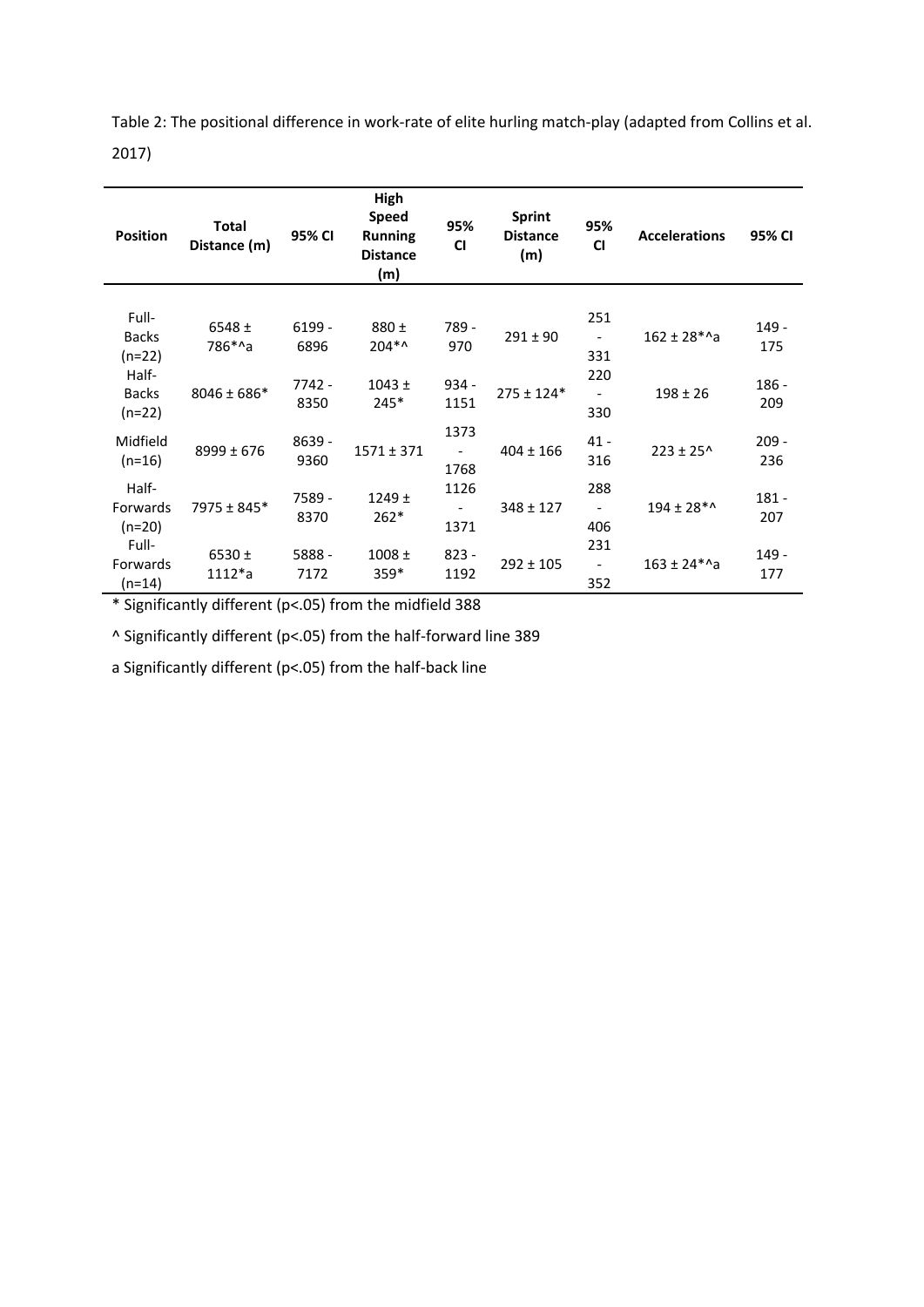| Variable         | Percentage (SD) | <b>Variable</b>          | <b>Time</b> |  |
|------------------|-----------------|--------------------------|-------------|--|
| Stationary       | 20.2(9.5)       | Bursts (frequency)       | 71.6 (26.7) |  |
| <b>Walking</b>   | 45.4 (9.9)      | Duration of bursts (s)   | 4.2(1.5)    |  |
| Backpedalling    | 10.2(7.3)       | Duration of recovery (s) | 55.1 (19.0) |  |
| Jogging          | 16.8(7.2)       |                          |             |  |
| Running          | 3.1(1.8)        |                          |             |  |
| <b>Shuffling</b> | 1.3(1.1)        |                          |             |  |
| Game related     | 3.1(1.4)        |                          |             |  |

Table 3: A breakdown of the physiological actions occurring in game-time (adapted from O'Donoghue et al. 2004)

SD = Standard Deviation; s = seconds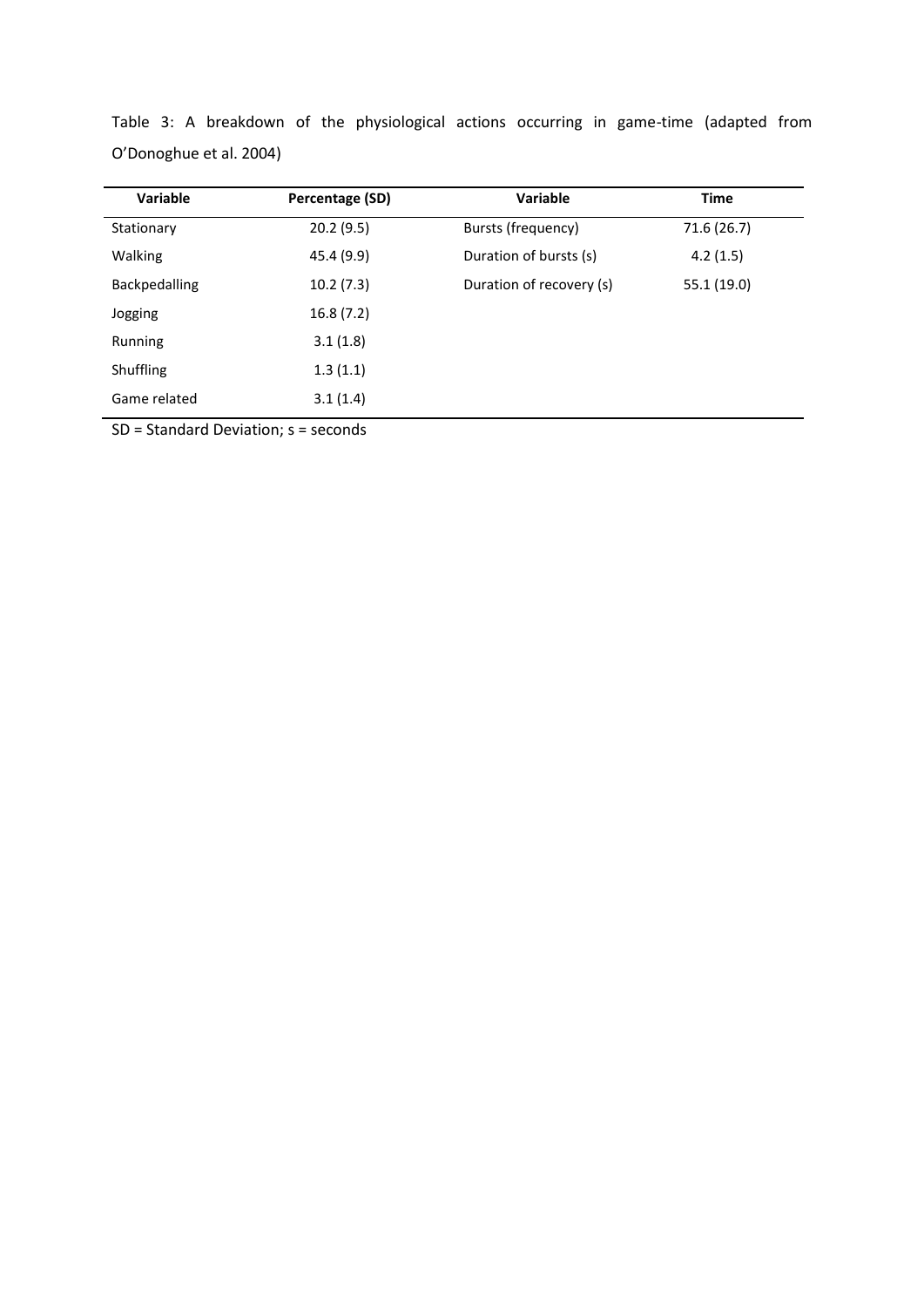Table 4: Injury sites for hurling players

| <b>Author</b>         | Injury                          | Percentage<br>(%)       | <b>Total Injury Rate</b><br>(Training)/1000hr | <b>Total Injury</b><br><b>Rate (Match</b><br>Play)/1000hr |  |
|-----------------------|---------------------------------|-------------------------|-----------------------------------------------|-----------------------------------------------------------|--|
| O'Connor et al. (41)  | Ankle/Foot/Toes                 | 12                      |                                               |                                                           |  |
|                       | Knee                            | 20                      |                                               |                                                           |  |
|                       | Hamstring                       | 4                       |                                               |                                                           |  |
|                       | Quadriceps                      | 4                       |                                               |                                                           |  |
|                       | Groin                           | 10                      |                                               |                                                           |  |
|                       | Shoulder/Elbow/Wrist            | 14                      |                                               |                                                           |  |
|                       | Lower Back                      | 22                      | 2.29                                          | 4.39                                                      |  |
| O' Malley et al. (42) | Hamstring                       | 23.6                    |                                               |                                                           |  |
|                       | Knee                            | 19.3                    | 2.1                                           | 37.6                                                      |  |
| Blake et al. (4)      | Concussion                      | 0.8                     |                                               |                                                           |  |
|                       | Fracture (nose)                 | 0.3                     |                                               |                                                           |  |
|                       | Fracture (maxilla)              | 0.08                    |                                               |                                                           |  |
|                       | Contusions                      | 0.8                     | n/a                                           | 0.19                                                      |  |
| Blake et al. (3)      | Lower Limb<br><b>Upper Limb</b> | 68-70.5<br>$9.2 - 14.7$ | 3.87                                          | 76.6                                                      |  |
| Murphy et al. (37)    | Head/Neck<br>Shoulder/Arm/Elbow | 5.4<br>2.9              |                                               |                                                           |  |
|                       | Wrist/Hand                      | 12.2                    |                                               |                                                           |  |
|                       | Trunk/Spine                     | 9.3                     |                                               |                                                           |  |
|                       | Hip/Groin/Thigh                 | 38.7                    |                                               |                                                           |  |
|                       | Knee                            | 7.4                     |                                               |                                                           |  |
|                       | Shin/Ankle/Foot                 | 24.0                    | 5.3                                           | 102.5                                                     |  |
| Watson et al. (60)    | Hamstring                       | 12                      |                                               |                                                           |  |
|                       | Contusions                      | 16.3                    |                                               |                                                           |  |
|                       | Finger                          | 13                      |                                               |                                                           |  |
|                       | <b>Back</b>                     | 11                      |                                               |                                                           |  |
|                       | Head                            | 9                       |                                               |                                                           |  |
|                       | Knee/Ankle                      | 9                       | n/a                                           | n/a                                                       |  |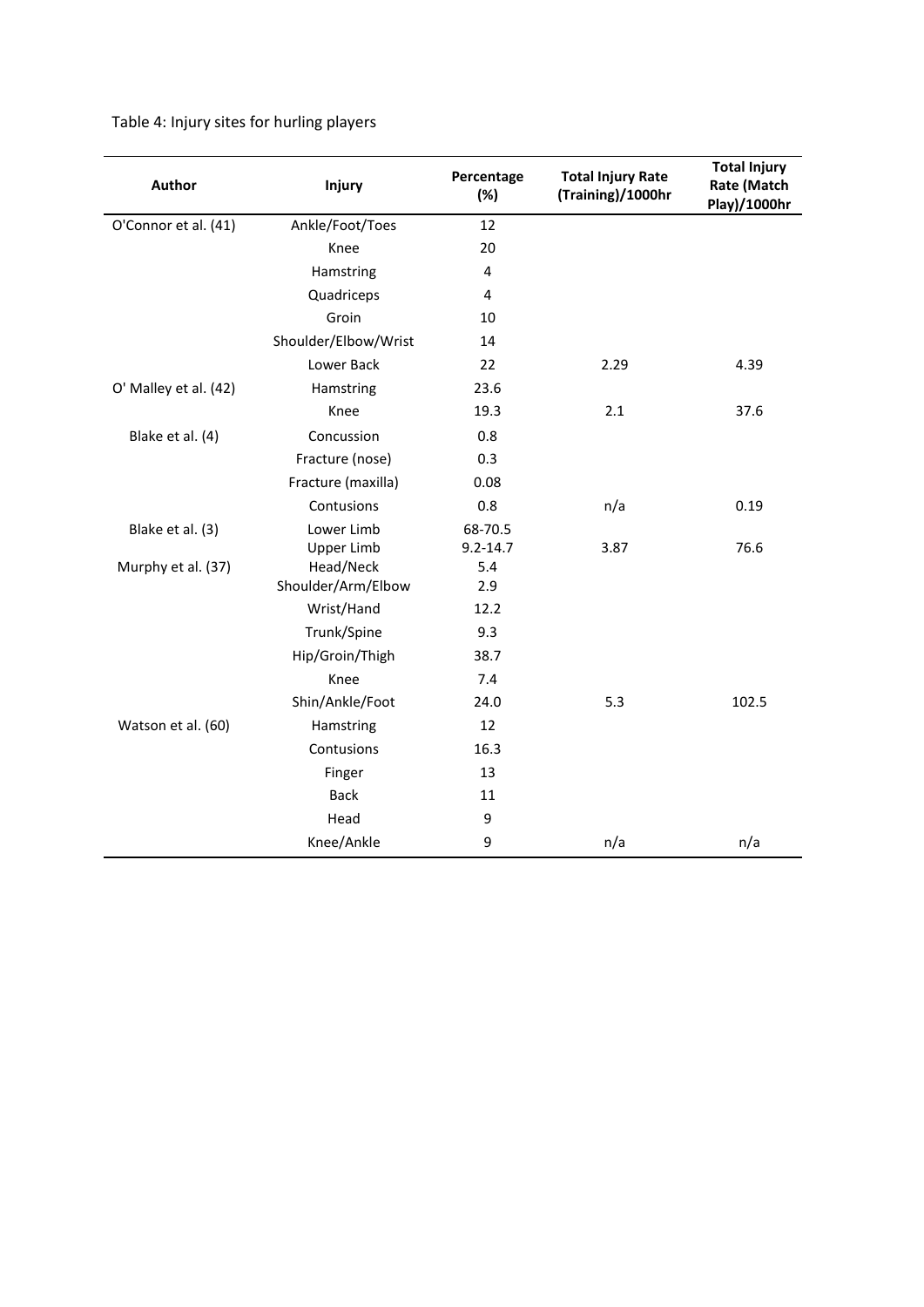Table 5: A suggested fitness testing battery for a hurling team

| <b>Variable</b>               | <b>Fitness Test</b>               | <b>Rest interval</b> | <b>Reference</b>            |
|-------------------------------|-----------------------------------|----------------------|-----------------------------|
|                               | Gym Tests                         |                      |                             |
| Anthropometry                 | Weight and height, 3 sites<br>BF% | n/a                  | Brick and O'Donoghue<br>(7) |
| Grip Strength                 | Hand grip dynamometer             | n/a                  | Brick and O'Donoghue<br>(7) |
| Power                         | Countermovement Jump              | 5 mins               | Byrne et al. (9)            |
| <b>RSI</b>                    | Drop Jump Test                    | intervals            | Byrne et al. (9)            |
| Upper body strength           | 1RM Bench                         |                      | Brick and O'Donoghue        |
| Upper body strength           | 1RM Prone Row                     |                      | (7)                         |
| Lower Body strength           | 1RM Squat or Squat jump           |                      |                             |
|                               | <b>Field Tests</b>                |                      |                             |
| Change of direction speed     | <b>CODAT</b>                      | 5 min<br>intervals   | Lockie et al. (29)          |
| Linear Speed and Acceleration | 5, 10, 20m                        | 5 min<br>intervals   | Strudwick et al. (53)       |
| Aerobic Power                 | <b>YYIR</b>                       | n/a                  | McIntyre (36)               |

BF = body fat; RSI = Reactive Strength Index; 1RM = 1 Repetition Maximum; YYIR = Yo-Yo intermittent recovery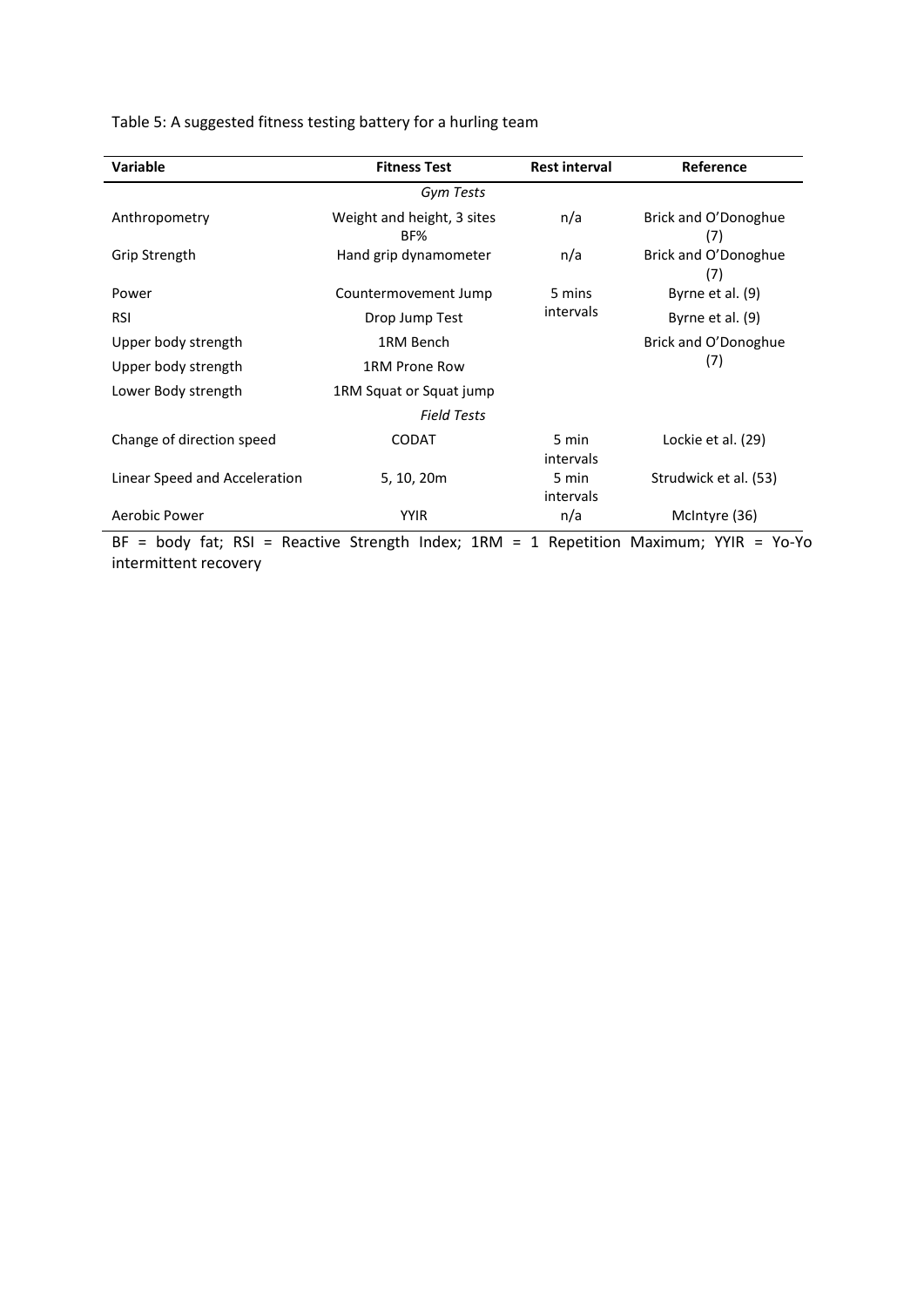| Table 6: Hurling strength and conditioning macrocycle example |  |  |
|---------------------------------------------------------------|--|--|
|                                                               |  |  |

| <b>Month</b>             | <b>Nov</b>          | <b>Dec</b>           | Jan         | Feb                              | Mar                                         | Apr                      | Ma          | Jun        | Jul      | Aug | Sep | Oct      |  |
|--------------------------|---------------------|----------------------|-------------|----------------------------------|---------------------------------------------|--------------------------|-------------|------------|----------|-----|-----|----------|--|
|                          |                     |                      |             |                                  |                                             |                          | у           |            |          |     |     |          |  |
| Season<br>Phase          | Competitive<br>Prep |                      |             |                                  |                                             |                          |             | Off-season |          |     |     |          |  |
| <b>Training</b><br>Phase |                     | Aero, AA, Max Str, P |             |                                  |                                             |                          | Maintenance |            |          |     |     | Recovery |  |
| Gym<br>Focus             | AA                  | Max Str              | P           |                                  |                                             | Maintenance of Str and P |             |            |          |     |     | Recovery |  |
| On Field<br>Focus        | Spd/Ag<br>1         | Spd/Ag2              | Spd/Ag<br>3 | Maintenance of Accel/MSpd and Ag |                                             |                          |             |            | Recovery |     |     |          |  |
| Duratio<br>n<br>(weeks)  | 4                   | 4                    | 4           |                                  | Range from 20-32 weeks depending on success |                          |             |            |          |     |     | 4        |  |

Prep = Preparation; Aero = Aerobic; AA = Anatomical Adaptation; Max Str = Maximum Strength; P =

Power; Tech = Technique work; Spd/Ag = Acceleration, Maximum Speed & Agility development.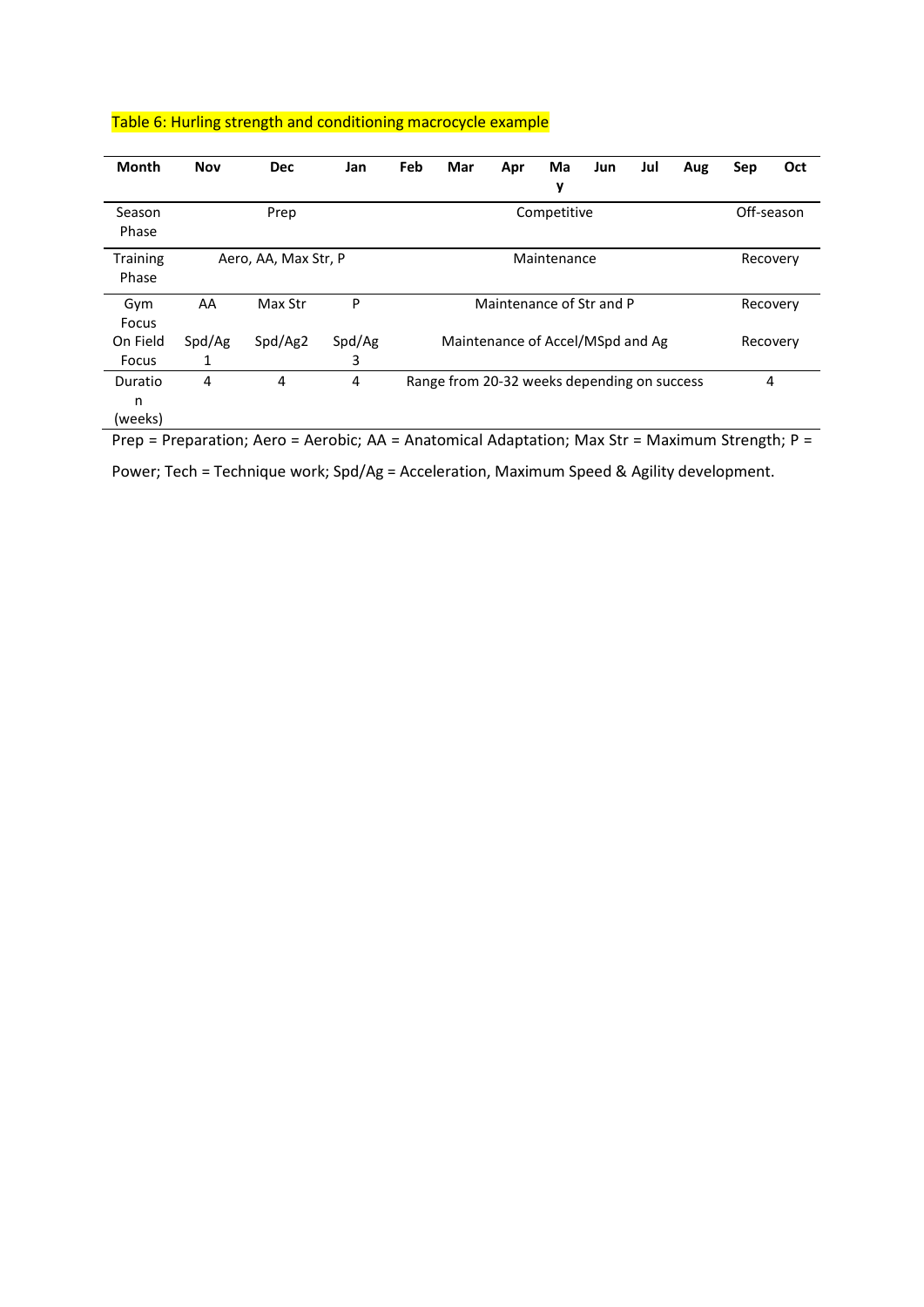| <b>Anatomical Adaptation</b> | <b>Maximum Strength</b> | Power                | <b>Maintenance</b>   |  |
|------------------------------|-------------------------|----------------------|----------------------|--|
| Intensity: 67-80% of         | Intensity: 85-95% of    | Intensity: 60-85% of | Intensity: 60-80% of |  |
| 1RM                          | 1RM                     | 1RM                  | 1RM                  |  |
| Reps: 8-12                   | Reps: 2-6               | Reps: 4-6            | Reps: 1-3            |  |
| Sets: $2-3$                  | $Sets: 3-4$             | Sets: 3-5            | Sets: 2-4            |  |
| Rest: 1-2 mins               | Rest: 2-3mins           | Rest: 2-3mins        | Rest: 2-3mins        |  |
| Freg: 3 days per wk          | Freg: 2 days per wk     | Freq: 2 days per wk  | Freq: 2 days per wk  |  |

## Table 7: General guidelines on the implementation of an S&C program for hurlers.

RM = repetition maximum, Freq = Frequency.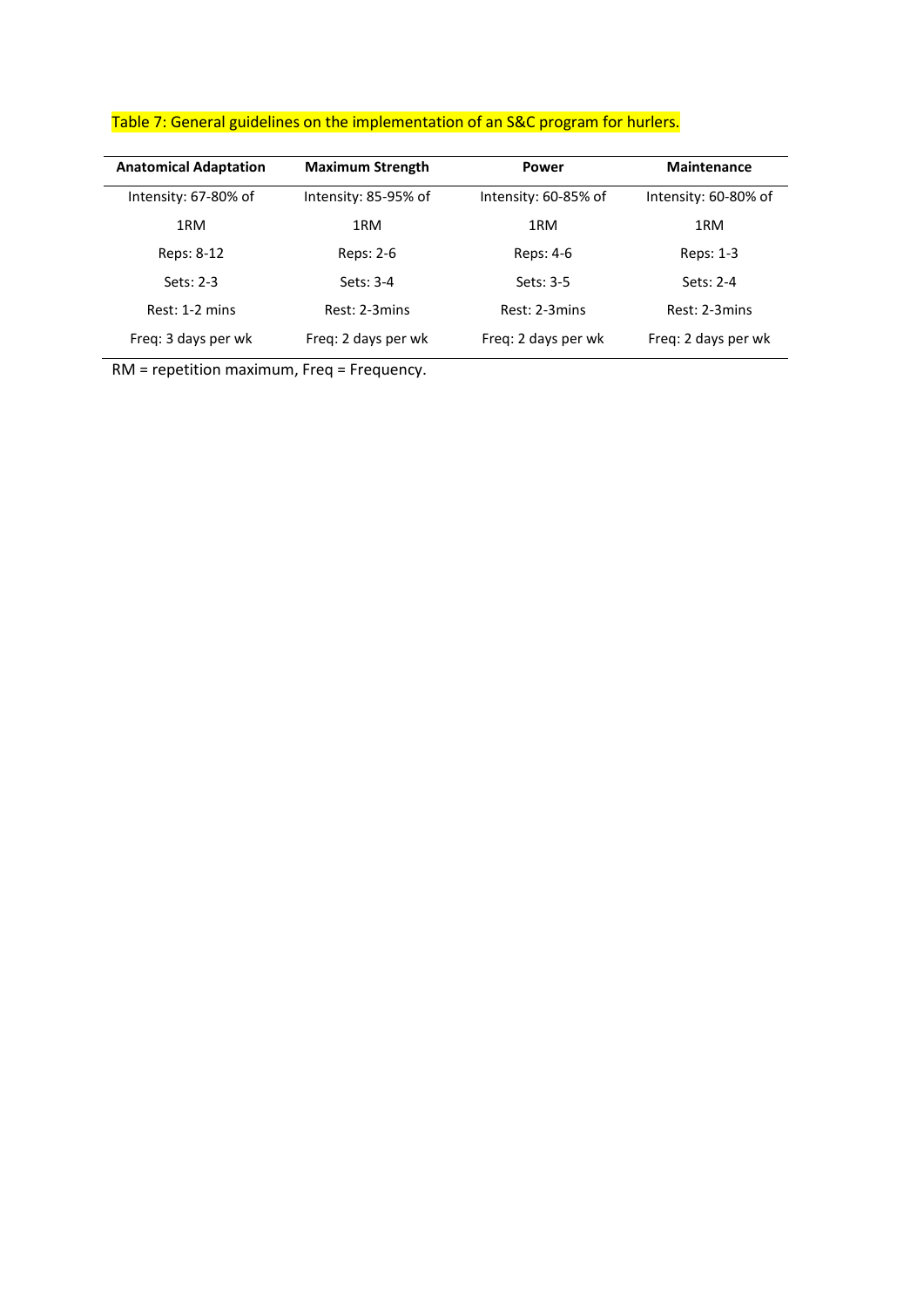| Mesocycle         |               |                              | <b>Anatomical Adaptation</b> |         |                       |             |             |           |            |
|-------------------|---------------|------------------------------|------------------------------|---------|-----------------------|-------------|-------------|-----------|------------|
| Duration          | 4 weeks (3:1) |                              |                              |         |                       |             |             |           |            |
|                   |               | Microcycle 1<br>Microcycle 2 |                              |         |                       |             |             |           |            |
| <b>Exercise</b>   | <b>Sets</b>   | <b>Reps</b>                  | % 1RM                        | Rest    | <b>Exercise</b>       | <b>Sets</b> | <b>Reps</b> | %1RM      | Rest       |
| <b>Back Squat</b> | $2 - 3$       | $8 - 12$                     | 67-80%                       | $1 - 2$ | <b>Deadlift</b>       | $2 - 3$     | $8 - 12$    | 67-80%    | $1-2$ mins |
|                   |               |                              |                              | mins    |                       |             |             |           |            |
| Split Squat       | $2 - 3$       | $8 - 12$                     | 67-80%                       | $1 - 2$ | Lateral Split         | $2 - 3$     | $8 - 12$    | 67-80%    | 1-2 mins   |
|                   |               |                              |                              | mins    | Squat                 |             |             |           |            |
| Push ups          | $2 - 3$       | $8 - 12$                     | <b>BW</b>                    | $1 - 2$ | Prone Row             | $2 - 3$     | $8 - 12$    | <b>BW</b> | $1-2$ mins |
|                   |               |                              |                              | mins    |                       |             |             |           |            |
| Assisted          | $2 - 3$       | $8 - 12$                     | <b>BW</b>                    | $1 - 2$ | Seated                | $2 - 3$     | $8 - 12$    | 67-80%    | $1-2$ mins |
| Pull ups          |               |                              |                              | mins    | <b>Shoulder Press</b> |             |             |           |            |
| <b>Iso</b>        | $2 - 3$       | 30sec                        | <b>BW</b>                    | $1 - 2$ | Iso Hamstring         | $2 - 3$     | 30sec       | <b>BW</b> | $1-2$ mins |
| Hamstring         |               |                              |                              | mins    | <b>Bridge</b>         |             |             |           |            |
| <b>Bridge</b>     |               |                              |                              |         |                       |             |             |           |            |
| Plank             | $2 - 3$       | 45sec                        | <b>BW</b>                    | $1 - 2$ | Plank Complex         | $2 - 3$     | 45sec       | <b>BW</b> | $1-2$ mins |
| Complex           |               |                              |                              | mins    |                       |             |             |           |            |

Table 8: Example anatomical adaptation program for hurling players

1RM = 1 Repetition Maximum; Mins = Minutes; Iso = Isometric; BW = bodyweight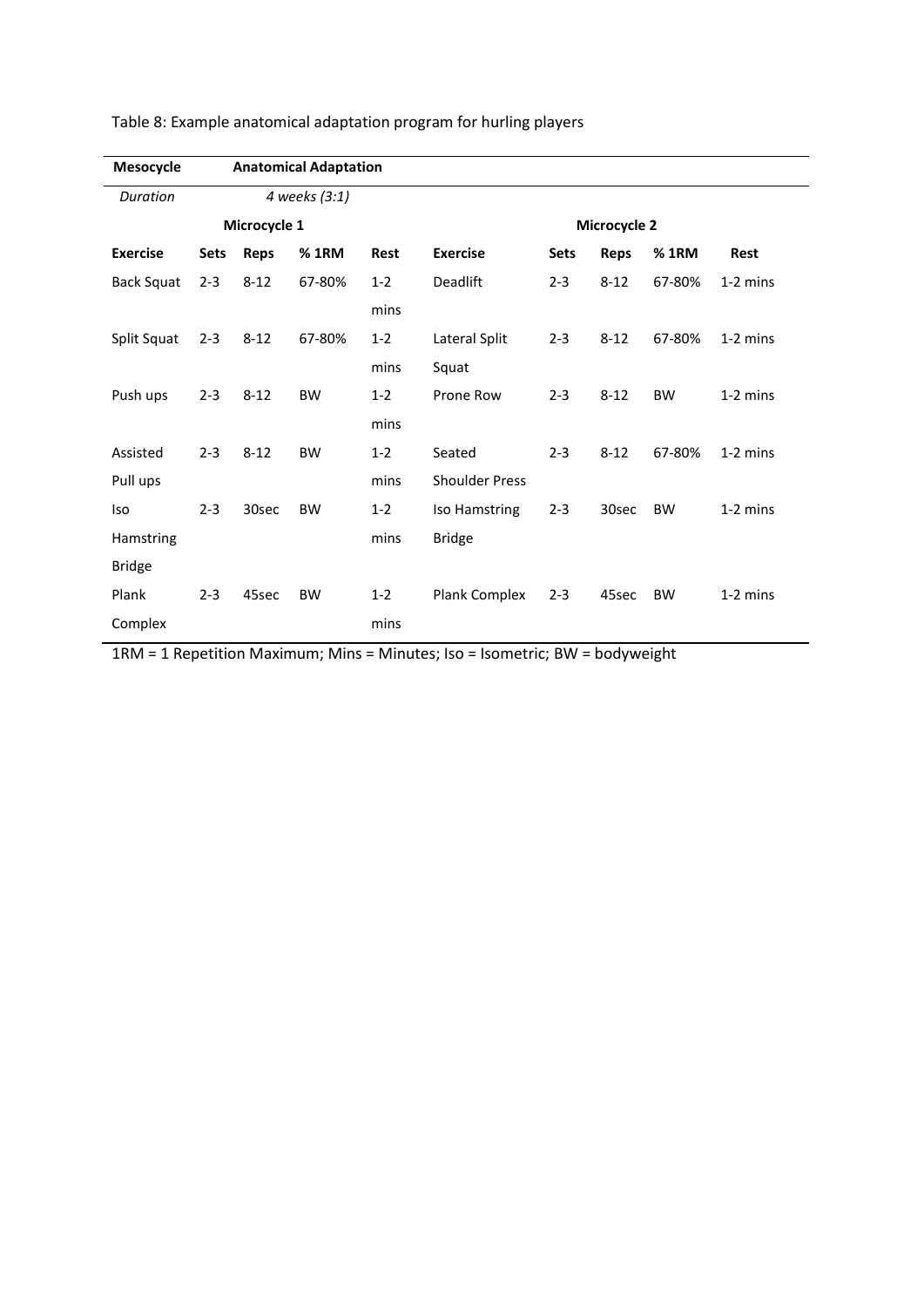| <b>Mesocycle</b>  |             |               | <b>Maximum Strength</b> |                     |                    |             |         |        |             |
|-------------------|-------------|---------------|-------------------------|---------------------|--------------------|-------------|---------|--------|-------------|
| Duration          |             | 4 weeks (3:1) |                         |                     |                    |             |         |        |             |
|                   |             | Microcycle 1  |                         | <b>Microcycle 2</b> |                    |             |         |        |             |
| <b>Exercise</b>   | <b>Sets</b> | Reps          | % 1RM                   | Rest                | <b>Exercise</b>    | <b>Sets</b> | Reps    | %1RM   | <b>Rest</b> |
| Back Squat        | 3           | $2 - 6$       | 85-95%                  | 2 mins              | <b>Deadlift</b>    | 3           | $2 - 6$ | 85-95% | 2 mins      |
| <b>RDL</b>        | 3           | $2 - 6$       | 85-95%                  | 2 mins              | <b>Bul SS</b>      | 3           | $2 - 6$ | 85-95% | 2 mins      |
| <b>Push Press</b> | 3           | $2 - 6$       | 85-95%                  | 2 mins              | Prone Row          | 3           | $2 - 6$ | 85-95% | 2 mins      |
| Pull ups          | 3           | $2 - 6$       | <b>BW</b>               | 2 mins              | <b>Bench Press</b> | 3           | $2 - 6$ | 85-95% | 2 mins      |

Table 9: Example maximum strength program for hurling players

1RM = 1 Repetition Maximum; RDL = Romanian Deadlift; Bul SS = Bulgarian Split Squat; BW = bodyweight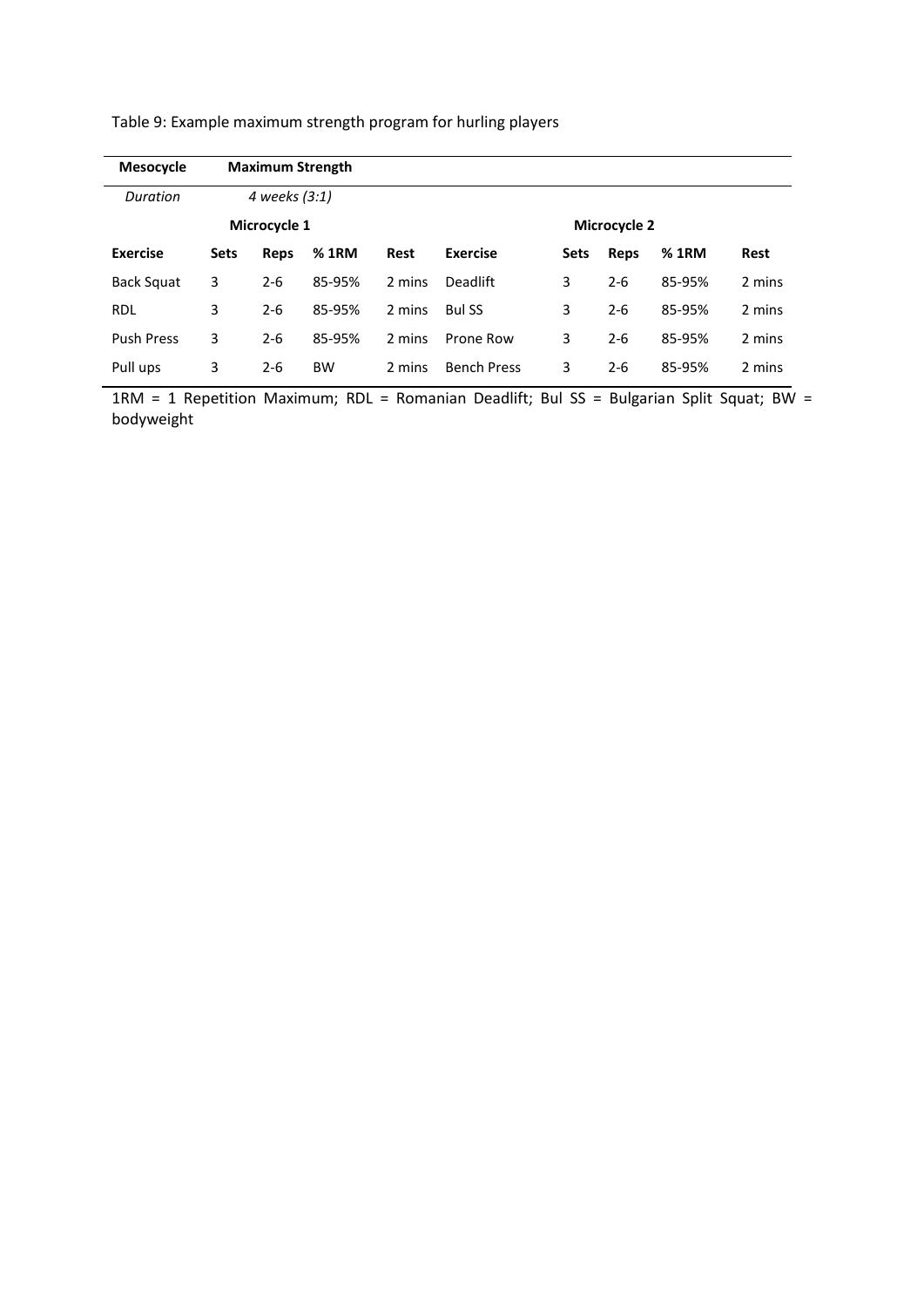Table 10: Example power program for hurling players

|                    |             |               |           |      | <b>Example Power Program for Hurling Players</b> |             |              |           |             |
|--------------------|-------------|---------------|-----------|------|--------------------------------------------------|-------------|--------------|-----------|-------------|
| Mesocycle          |             | <b>Power</b>  |           |      |                                                  |             |              |           |             |
| Duration           |             | 4 weeks (3:1) |           |      |                                                  |             |              |           |             |
|                    |             | Microcycle 1  |           |      |                                                  |             | Microcycle 2 |           |             |
| <b>Exercise</b>    | <b>Sets</b> | <b>Reps</b>   | % 1RM     | Rest | <b>Exercise</b>                                  | <b>Sets</b> | Reps         | %1RM      | <b>Rest</b> |
| Mid-Thigh Clean    | $3 - 5$     | $4-6$         | 60%       | 3    | Mid-Thigh Clean                                  | $3 - 5$     | $4-6$        | 60%       | 3           |
| Pulls              |             |               |           | mins | <b>Pulls</b>                                     |             |              |           | mins        |
| <b>Deadlift</b>    | $3 - 5$     | $4-6$         | 80-85%    | 3    | Back Squat                                       | $3 - 5$     | $4-6$        | 80-85%    | 3           |
|                    |             |               |           | mins |                                                  |             |              |           | mins        |
| <b>Broad Jumps</b> | $3 - 5$     | $4-6$         | <b>BW</b> | 3    | <b>CMJ</b>                                       | $3 - 5$     | $4-6$        | <b>BW</b> | 3           |
|                    |             |               |           | mins |                                                  |             |              |           | mins        |
| Med Ball Throw     | $3 - 5$     | $4-6$         | $4-6kg$   | 3    | Med Ball Throw                                   | $3 - 5$     | 4-6          | $4-6kg$   | 3           |
|                    |             |               |           | mins |                                                  |             |              |           | mins        |

1RM = 1 repetition maximum; Med ball = Medicine ball; CMJ = Countermovement Jump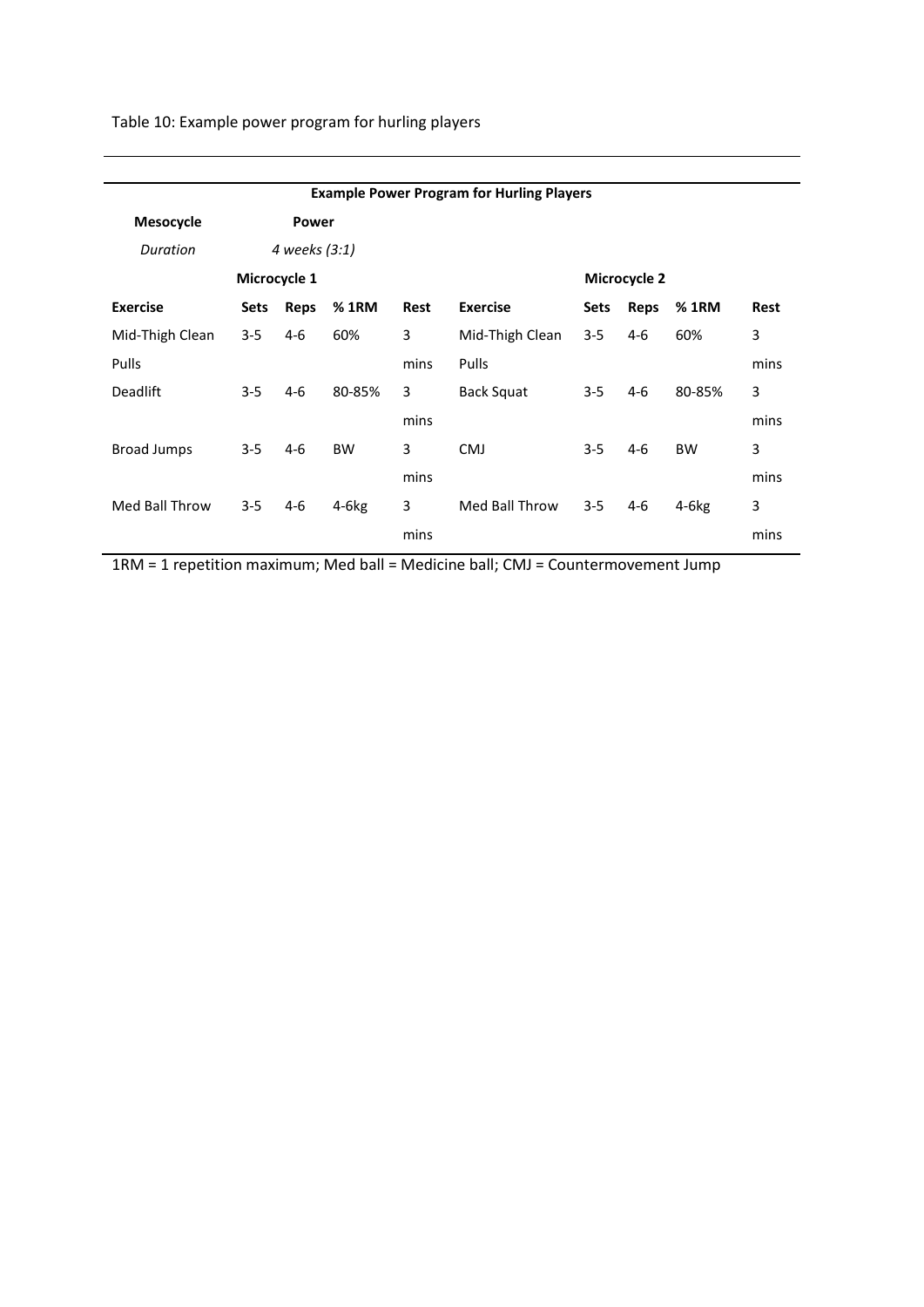## Table 11: Example of interval training for hurling players (protocol guided by suggestions of Helgerud et al. [28])

| <b>Training Phase</b> | <b>Type of Training</b> | Protocol                | <b>Frequency</b> |
|-----------------------|-------------------------|-------------------------|------------------|
| Weeks 1-8             | Pitch based and         | 4x4 mins runs of 90-95% | 2 x week         |
|                       | treadmill running       | MHR (3 mins rest).      |                  |

MHR = Maximum heart rate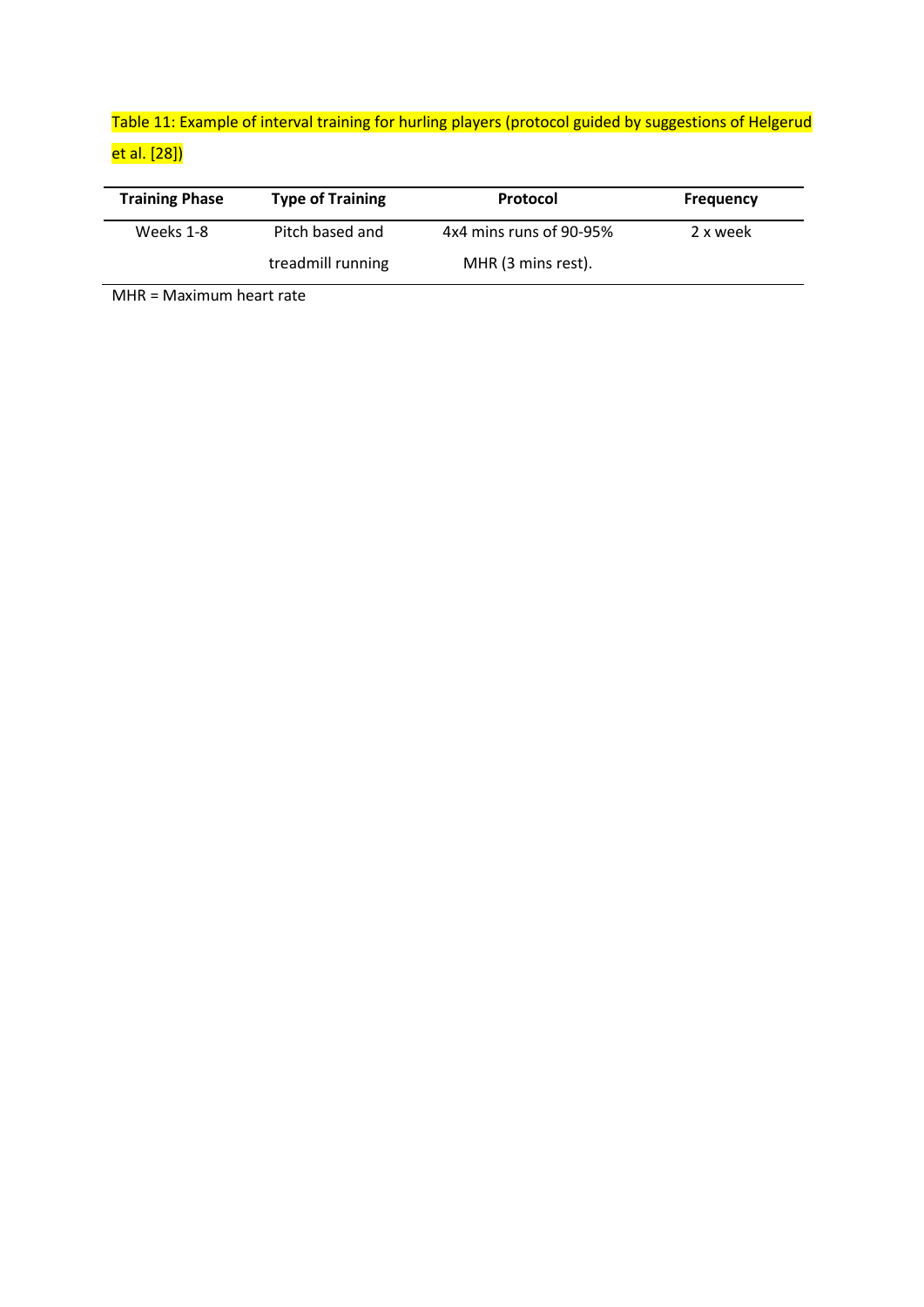## Table 12: Example of Acceleration and Maximum Speed session for hurling players

| Mesocycle                              | <b>Acceleration and Maximum Speed</b> |           |           |
|----------------------------------------|---------------------------------------|-----------|-----------|
| Duration                               | 4 weeks                               |           |           |
| 3 x 10m Marching A-drill               |                                       | 1 min rep | 3 min set |
| 3 x 10m Skipping A-drill               |                                       | recovery  | recovery  |
| 3 x 10 m Running A-drill               |                                       |           |           |
| 3 x 10 m from push up position         |                                       |           |           |
| 3 x 15m from supine position           |                                       |           |           |
| 3 x 25m rolling starts                 |                                       |           |           |
| 3 x 15m acceleration plus 20m maintain |                                       |           |           |